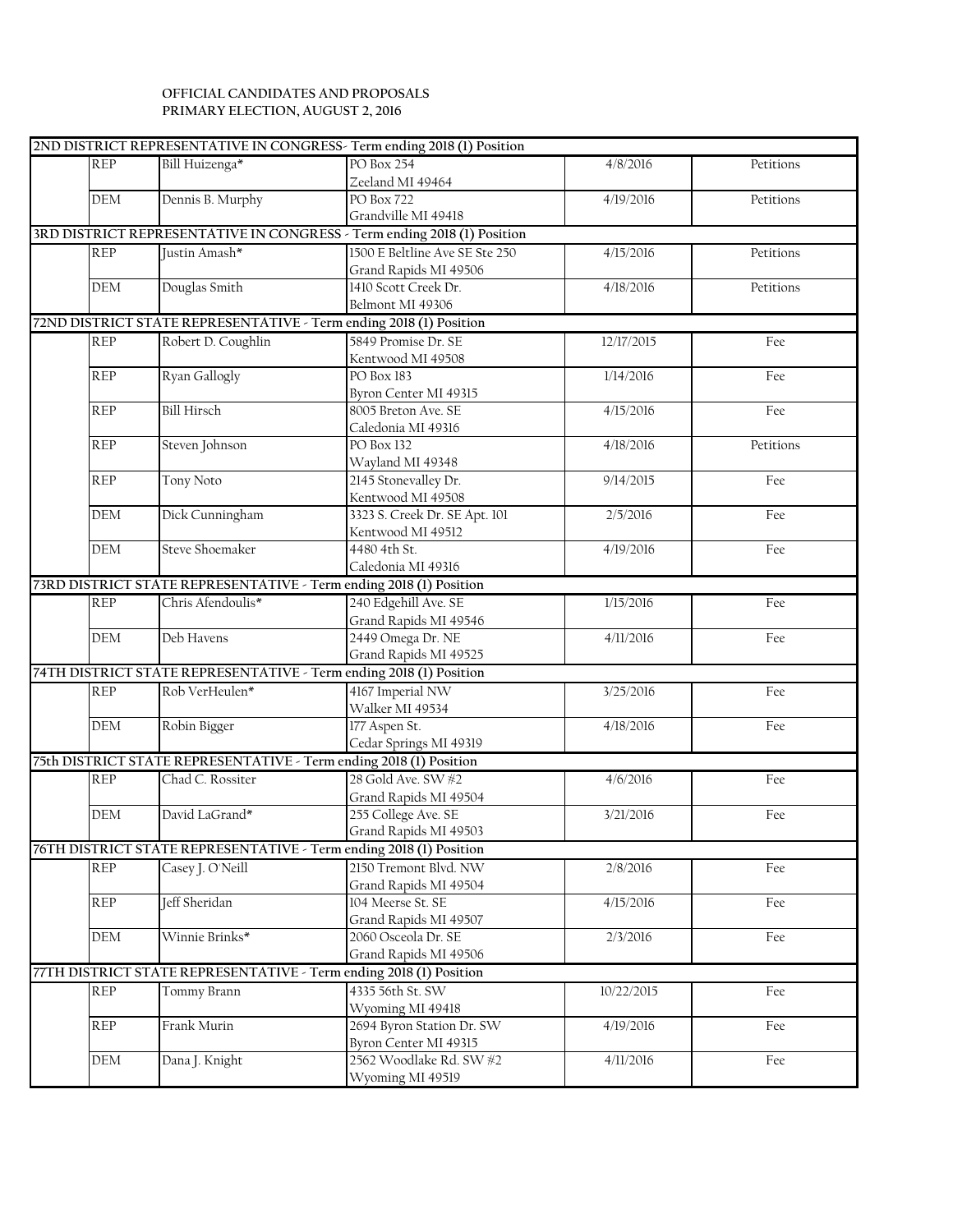|             | 86TH DISTRICT STATE REPRESENTATIVE - Term ending 2018 (1) Position |                                                                         |            |     |
|-------------|--------------------------------------------------------------------|-------------------------------------------------------------------------|------------|-----|
| <b>REP</b>  | Thomas A. Albert                                                   | PO Box 164                                                              | 2/29/2016  | Fee |
|             |                                                                    | Lowell MI 49331                                                         |            |     |
| <b>REP</b>  | Lewis Butler                                                       | 8461 Fulton St. E                                                       | 4/14/2016  | Fee |
|             | *WITHDREW 04/22/16*                                                | Ada MI 49301                                                            |            |     |
| <b>REP</b>  | Katherine Henry                                                    | 806 Wildlife Trl.                                                       | 2/9/2016   | Fee |
|             |                                                                    | Belding MI 48809                                                        |            |     |
| <b>REP</b>  | Jeffrey W. Johnson                                                 | 2168 Thornapple River Dr.                                               | 1/8/2016   | Fee |
|             |                                                                    | Grand Rapids MI 49546                                                   |            |     |
| <b>REP</b>  | Bartholomew J. Lower                                               | 922 Highland Dr.                                                        | 3/30/2016  | Fee |
|             |                                                                    | Ionia MI 48846                                                          |            |     |
| <b>REP</b>  | Matthew VanderWerff                                                | 11000 McPherson St. NE                                                  | 4/19/2016  | Fee |
|             |                                                                    | Lowell MI 49331                                                         |            |     |
| <b>DEM</b>  | Lynn Mason                                                         | 11637 W Ellis                                                           | 1/7/2016   | Fee |
|             |                                                                    | Belding MI 48809                                                        |            |     |
|             |                                                                    | KENT COUNTY - PROSECUTING ATTORNEY - Term ending 2020 (1) Position      |            |     |
| REP         | Chris Becker                                                       | 5800 Highbury Dr. SE                                                    | 1/8/2016   | Fee |
|             |                                                                    | Ada MI 49301                                                            |            |     |
| DEM         | Alida J. Bryant                                                    | 1995 Shining Tree Dr. NE                                                | 4/18/2016  | Fee |
|             |                                                                    | Belmont MI 49306                                                        |            |     |
|             | KENT COUNTY - SHERIFF - Term Ending 2020 (1) Position              |                                                                         |            |     |
| <b>REP</b>  | Stacey M. Browe                                                    | 2477 Sunny Creek St. SE                                                 | 2/1/2016   | Fee |
|             |                                                                    | Kentwood MI 49508                                                       |            |     |
| <b>REP</b>  | <b>Timothy Lewis</b>                                               | 4661 Windcliff Dr. NE                                                   | 1/19/2016  | Fee |
|             |                                                                    | Rockford MI 49341                                                       |            |     |
| <b>REP</b>  | John G. Stedman                                                    | 3072 Beckie Dr. SW                                                      | 10/14/2015 | Fee |
|             |                                                                    |                                                                         |            |     |
| <b>REP</b>  | Lawrence A. Stelma*                                                | Wyoming MI 49418<br>14601 Cedar Springs Ave.                            | 10/2/2015  | Fee |
|             |                                                                    |                                                                         |            |     |
|             |                                                                    | Cedar Springs MI 49319                                                  |            |     |
| <b>DEM</b>  | Michael B. Scruggs                                                 | 921 Fulton E. #6                                                        | 4/14/2016  | Fee |
|             |                                                                    | Grand Rapids MI 49503                                                   |            |     |
|             |                                                                    | KENT COUNTY - CLERK / REGISTER OF DEEDS - Term ending 2020 (1) Position |            |     |
| <b>REP</b>  | Lisa Posthumus Lyons                                               | 7815 Alden Nash Ave SE                                                  | 4/11/2016  | Fee |
|             |                                                                    | Alto MI 49302                                                           |            |     |
| <b>DEM</b>  | Chris Reader                                                       | 2303 Jefferson Dr.                                                      | 4/19/2016  | Fee |
|             |                                                                    | Grand Rapids MI 49507                                                   |            |     |
|             | KENT COUNTY - TREASURER - Term ending 2020 (1) Position            |                                                                         |            |     |
| <b>REP</b>  | Kenneth D. Parrish*                                                | 1546 Spicewood Ct. SE                                                   | 3/31/2016  | Fee |
|             |                                                                    | Lowell MI 49331                                                         |            |     |
| ${\rm DEM}$ | Jody Betten                                                        | 715 Paris Ave. SE                                                       | 4/5/2016   | Fee |
|             |                                                                    | Grand Rapids MI 49503                                                   |            |     |
|             | KENT COUNTY - DRAIN COMMISSIONER - Term Ending 2020 (1) Position   |                                                                         |            |     |
| REP         | Ken Yonker                                                         | 3820 100th St.                                                          | 2/1/2016   | Fee |
|             |                                                                    | Caledonia MI 49316                                                      |            |     |
| DEM         | Rachel Hood                                                        | 28 Guild NE                                                             | 4/18/2016  | Fee |
|             |                                                                    | Grand Rapids MI 49505                                                   |            |     |
|             | IST DISTRICT - COUNTY COMMISSION - Term Ending 2018 (1) Position   |                                                                         |            |     |
| <b>REP</b>  | Theodore Vonk*                                                     | 4122 Boulder MDWS NE                                                    | 1/12/2016  | Fee |
|             |                                                                    | Belmont MI 49306                                                        |            |     |
| DEM         | Neil Blakeslee                                                     | 43 River St.                                                            | 3/28/2016  | Fee |
|             |                                                                    | Rockford MI 49341                                                       |            |     |
|             | 2ND DISTRICT - COUNTY COMMISSION - Term Ending 2018 (1) Position   |                                                                         |            |     |
| REP         | Thomas B. Antor*                                                   | 9341 Laubach Ave.                                                       | 3/10/2016  | Fee |
|             |                                                                    | Sparta MI 49345                                                         |            |     |
| <b>REP</b>  | Ricky L. Johnson                                                   | 8854 Glenside Dr.                                                       | 4/19/2016  | Fee |
|             |                                                                    | Sparta MI 49345                                                         |            |     |
| <b>DEM</b>  | Jerry D. Berta                                                     | 11050 Summit Ave. NE                                                    | 4/18/2016  | Fee |
|             |                                                                    | Rockford MI 49341                                                       |            |     |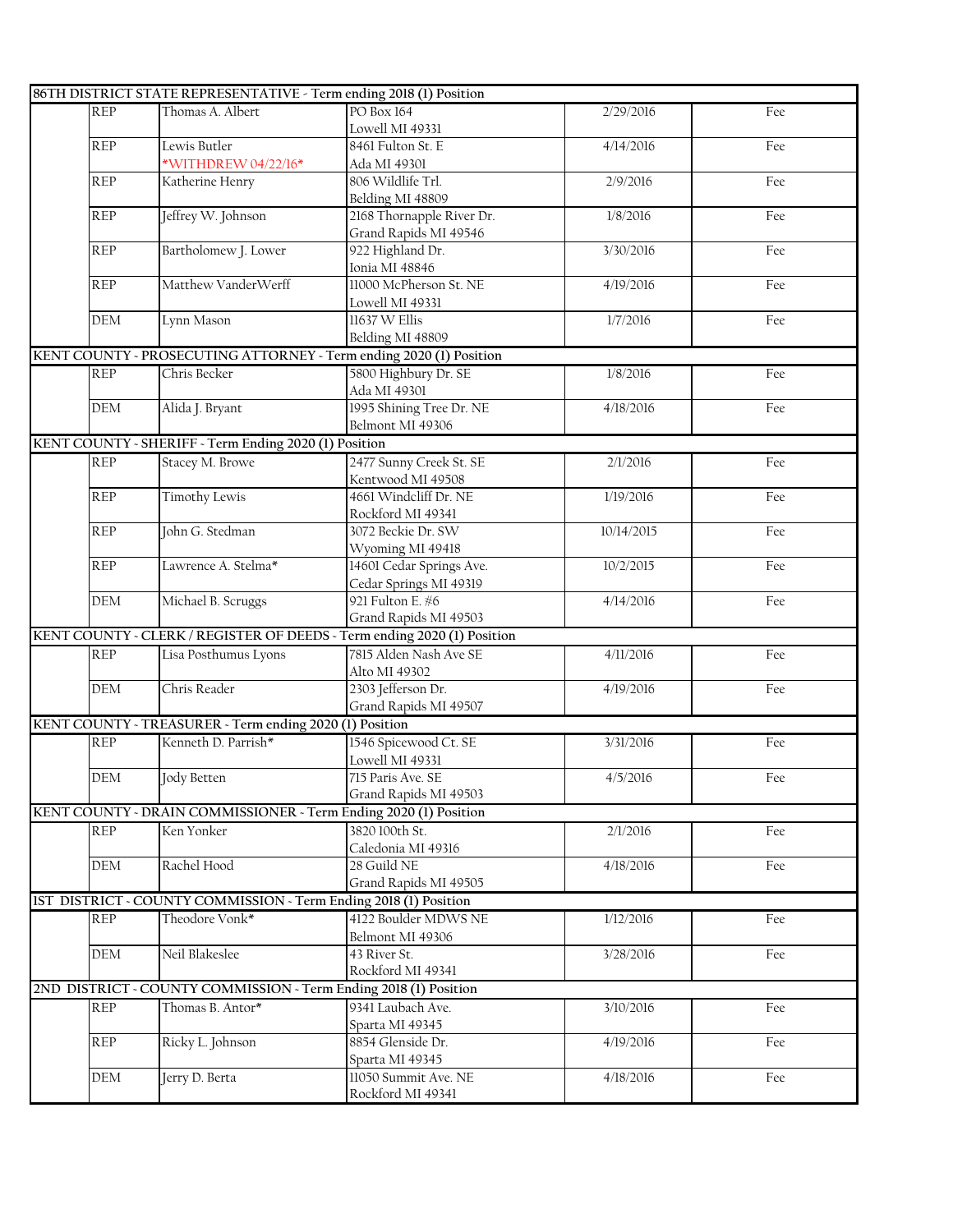|                             | 3RD DISTRICT - COUNTY COMMISSION - Term Ending 2018 (1) Position  |                          |            |           |
|-----------------------------|-------------------------------------------------------------------|--------------------------|------------|-----------|
| <b>REP</b>                  | Roger C. Morgan*                                                  | 10585 Tefft Ave          | 2/5/2016   | Fee       |
|                             |                                                                   | Rockford MI 49341        |            |           |
|                             | 4TH DISTRICT - COUNTY COMMISSION - Term Ending 2018 (1) Position  |                          |            |           |
| REP                         | Diane Jones*                                                      | 6561 Laguna Vista Dr. NE | 2/9/2016   | Fee       |
|                             |                                                                   | Rockford MI 49341        |            |           |
| $\mathop{\rm DEM}\nolimits$ | Virginia Jean Smith                                               | 6406 Courtland Dr. NE    | 4/18/2016  | Fee       |
|                             |                                                                   | Rockford MI 49341        |            |           |
|                             | 5TH DISTRICT - COUNTY COMMISSION - Term Ending 2018 (1) Position  |                          |            |           |
| <b>REP</b>                  | Mandy Bolter*                                                     | 2097 Steketee Woods Ln.  | 1/28/2016  | Fee       |
|                             |                                                                   | Grand Rapids MI 49546    |            |           |
|                             | 6TH DISTRICT - COUNTY COMMISSION - Term Ending 2018 (1) Position  |                          |            |           |
|                             |                                                                   | 1274 Whitepine SW        | 3/11/2016  |           |
| <b>REP</b>                  | Stan Stek*                                                        | Walker MI 49534          |            | Fee       |
|                             |                                                                   |                          |            |           |
|                             | 7TH DISTRICT - COUNTY COMMISSION - Term Ending 2018 (1) Position  |                          |            |           |
| <b>REP</b>                  | Jon Hess                                                          | 3645 Aaron Ave. SW       | 1/4/2016   | Fee       |
|                             |                                                                   | Grandville MI 49418      |            |           |
| <b>REP</b>                  | Stan Ponstein*                                                    | 3967 Edgewood St. SW     | 3/18/2016  | Fee       |
|                             |                                                                   | Grandville MI 49418      |            |           |
| <b>DEM</b>                  | Logan Arkema                                                      | 3900 Kiowa Ct. SW        | 4/12/2016  | Fee       |
|                             |                                                                   | Grandville MI 49418      |            |           |
|                             | 8TH DISTRICT - COUNTY COMMISSION - Term Ending 2018 (1) Position  |                          |            |           |
| <b>REP</b>                  | Harold Voorhees*                                                  | 5380 Kenowa Ave.         | 10/22/2015 | Fee       |
|                             |                                                                   | Wyoming MI 49418         |            |           |
| <b>DEM</b>                  | Franklin Cornielle                                                | 4893 Canal Ave. SW       | 4/14/2016  | Fee       |
|                             |                                                                   | Wyoming MI 49418         |            |           |
|                             | 9TH DISTRICT - COUNTY COMMISSION - Term Ending 2018 (1) Position  |                          |            |           |
| <b>REP</b>                  | Matt Kallman*                                                     | 4099 108th St SW         | 3/25/2016  | Fee       |
|                             |                                                                   | Byron Center MI 49315    |            |           |
| DEM                         | Keith F. Courtade                                                 | 1018 Floyd Ct. SW        | 4/18/2016  | Fee       |
|                             |                                                                   | Wyoming MI 49509         |            |           |
|                             | 10TH DISTRICT - COUNTY COMMISSION - Term Ending 2018 (1) Position |                          |            |           |
| <b>REP</b>                  | Mark Corliss                                                      | 8635 Breton Ave. SE      | 4/14/2016  | Fee       |
|                             | *WITHDREW 04/15/2016*                                             | Caledonia MI 49316       |            |           |
| <b>REP</b>                  | Emily Post Brieve*                                                | 7438 Missoula Dr. SE     | 2/2/2016   | Fee       |
|                             |                                                                   | Caledonia MI 49316       |            |           |
|                             | IITH DISTRICT - COUNTY COMMISSION - Term Ending 2018 (1) Position |                          |            |           |
|                             |                                                                   |                          |            |           |
| <b>REP</b>                  | Jim Saalfeld*                                                     | 205 Morningside Dr. SE   | 1/19/2016  | Fee       |
|                             |                                                                   | Grand Rapids MI 49506    |            |           |
| DEM                         | Frank Lynn                                                        | 3446 Devon NE            | 4/19/2016  | Fee       |
|                             |                                                                   | Grand Rapids MI 49546    |            |           |
|                             | 12TH DISTRICT - COUNTY COMMISSION - Term Ending 2018 (1) Position |                          |            |           |
| <b>REP</b>                  | Harold J. Mast*                                                   | 4914 Curwood Ave. SE     | 4/12/2016  | Fee       |
|                             |                                                                   | Kentwood MI 49518        |            |           |
| DEM                         | Albert S. Abbasse                                                 | 5125 South Glow Ct. SE   | 4/19/2016  | Fee       |
|                             |                                                                   | Kentwood MI 49508        |            |           |
| DEM                         | Christian Allen                                                   | 223 Jean St. SW          | 10/9/2015  | Fee       |
|                             |                                                                   | Wyoming MI 49548         |            |           |
| <b>DEM</b>                  | Peter Hickey                                                      | 4425 Curwood Ave. SE     | 4/19/2016  | Fee       |
|                             |                                                                   | Kentwood MI 49508        |            |           |
|                             | 13TH DISTRICT - COUNTY COMMISSION - Term Ending 2018 (1) Position |                          |            |           |
| <b>REP</b>                  | Jessica Ann Tyson                                                 | 3921 S. Rosebud Dr.      | 3/23/2016  | Petitions |
|                             |                                                                   | Kentwood MI 49512        |            |           |
| DEM                         | Betsy Melton                                                      | 3560 52nd St.            | 4/18/2016  | Fee       |
|                             |                                                                   | Kentwood MI 49512        |            |           |
|                             | 14TH DISTRICT - COUNTY COMMISSION - Term Ending 2018 (1) Position |                          |            |           |
|                             |                                                                   |                          |            |           |
| REP                         | Kyle Brethauer                                                    | 250 Maynard Ave. NW      | 4/18/2016  | Fee       |
|                             |                                                                   | Grand Rapids MI 49504    |            |           |
| DEM                         | Carol M. Hennessy*                                                | 1510 Kenan Ave. NW       | 2/11/2016  | Fee       |
|                             |                                                                   | Grand Rapids MI 49504    |            |           |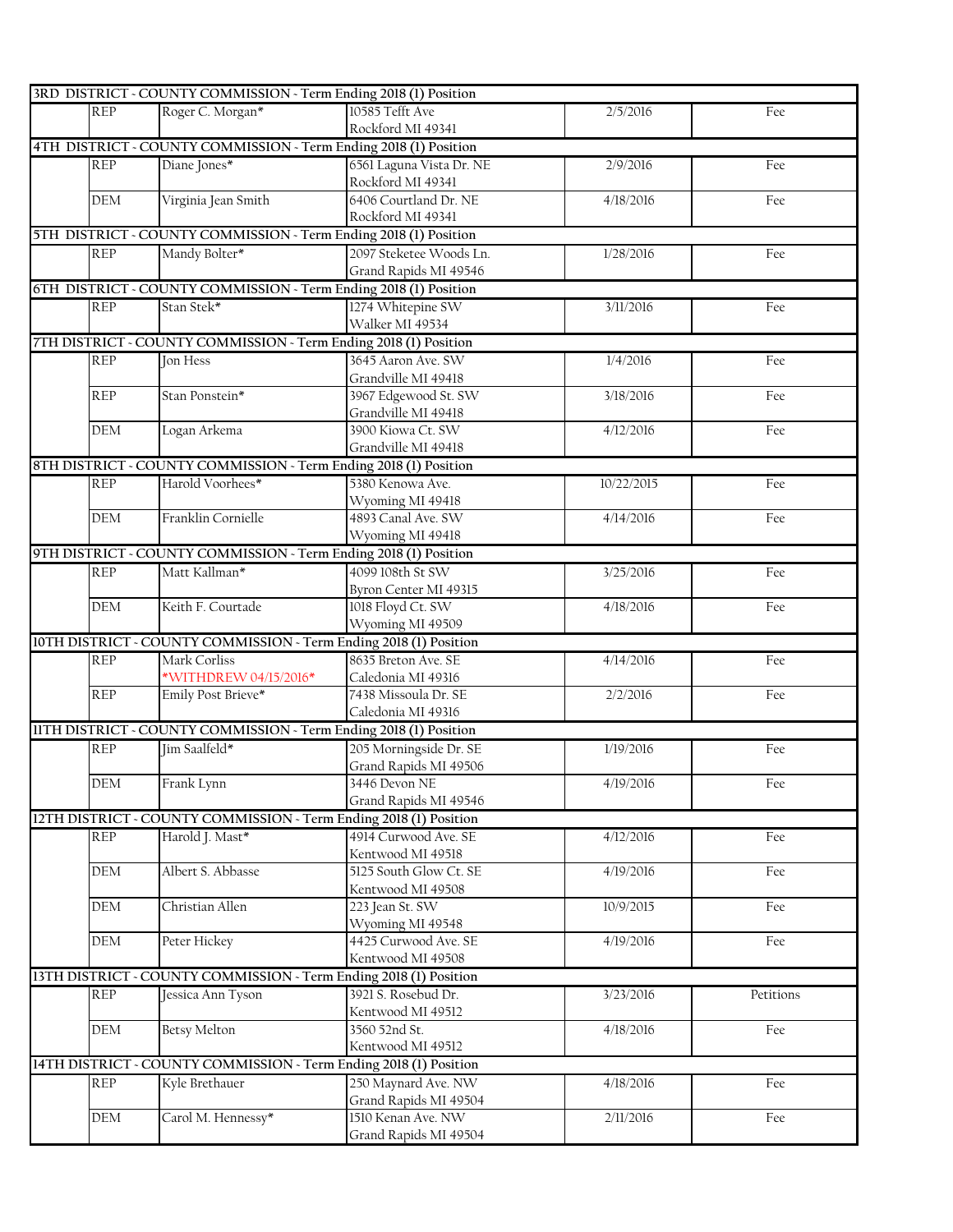|            | 15TH DISTRICT - COUNTY COMMISSION - Term Ending 2018 (1) Position  |                            |           |           |
|------------|--------------------------------------------------------------------|----------------------------|-----------|-----------|
| <b>REP</b> | Joel Herbert Townsend                                              | 547 Cherry St. SE #3B      | 4/14/2016 | Fee       |
|            |                                                                    | Grand Rapids MI 49503      |           |           |
| <b>DEM</b> | Jim Talen*                                                         | 30 College Ave. SE #78     | 3/24/2016 | Fee       |
|            |                                                                    | Grand Rapids MI 49503      |           |           |
|            | 16TH DISTRICT - COUNTY COMMISSION - Term Ending 2018 (1) Position  |                            |           |           |
| DEM        | Mike Booker                                                        | 509 Tuttle NE              | 3/7/2016  | Fee       |
|            |                                                                    | Grand Rapids MI 49503      |           |           |
| <b>DEM</b> | Dave Bulkowski*                                                    | 322 Woodmere SE            | 3/24/2016 | Fee       |
|            |                                                                    | Grand Rapids MI 49506      |           |           |
|            | 17TH DISTRICT - COUNTY COMMISSION - Term Ending 2018 (1) Position  |                            |           |           |
| <b>REP</b> | Jason Gillikin                                                     | 617 Prospect Ave. SE #1    | 4/15/2016 | Fee       |
|            |                                                                    | Grand Rapids MI 49503      |           |           |
| <b>DEM</b> | Candace E. Chivis*                                                 | 1939 Kalamazoo Apt B       | 3/22/2016 | Fee       |
|            |                                                                    | Grand Rapids MI 49507      |           |           |
| <b>DEM</b> | Robert Womack                                                      | 909 Hancock SE             | 4/11/2016 | Fee       |
|            |                                                                    | Grand Rapids MI 49507      |           |           |
|            | 18TH DISTRICT - COUNTY COMMISSION - Term Ending 2018 (1) Position  |                            |           |           |
| <b>REP</b> | Dan Koorndyk*                                                      | 35 Bel-Air Dr. NE          | 1/19/2016 | Fee       |
|            |                                                                    | Grand Rapids MI 49503      |           |           |
| <b>DEM</b> | Tony Baker                                                         | 110 Benjamin Ave. NE       | 3/31/2016 | Fee       |
|            |                                                                    | Grand Rapids MI 49503      |           |           |
|            | 19TH DISTRICT - COUNTY COMMISSION - Term Ending 2018 (1) Position  |                            |           |           |
|            |                                                                    |                            |           |           |
| <b>REP</b> | Shana Shroll*                                                      | 1612 Woodward Ave. SE      | 3/3/2016  | Fee       |
|            |                                                                    | Grand Rapids MI 49506      |           |           |
| DEM        | Phil Skaggs                                                        | 2615 Hall St. SE           | 3/29/2016 | Fee       |
|            |                                                                    | East Grand Rapids MI 49506 |           |           |
| <b>DEM</b> | Jacob Walls                                                        | 2300 Sylvan Ave. SE        | 3/18/2016 | Fee       |
|            | *WITHDREW 03/21/2016*                                              | Grand Rapids MI 49506      |           |           |
|            | ADA TOWNSHIP - SUPERVISOR - Term ending 11/20/2020 (1) Position    |                            |           |           |
| <b>REP</b> | George Haga*                                                       | 8815 E. Fulton St.         | 3/24/2016 | Petitions |
|            |                                                                    | Ada MI 49301               |           |           |
|            | ADA TOWNSHIP - CLERK - Term ending 11/20/2020 (1) Position         |                            |           |           |
| REP        | Jacqueline Smith*                                                  | 5829 Ada Dr. SE            | 4/11/2016 | Petitions |
|            |                                                                    | Ada MI 49301               |           |           |
|            | ADA TOWNSHIP - TREASURER - Term ending 11/20/2020 (1) Position     |                            |           |           |
| <b>REP</b> | Kevin Moran                                                        | 5176 Clear Springs Dr. SE  | 4/13/2016 | Petitions |
|            |                                                                    | Ada MI 49301               |           |           |
| <b>REP</b> | Larry E. Roslund                                                   | 9300 Conservation St. NE   | 3/31/2016 | Petitions |
|            |                                                                    | Ada MI 49301               |           |           |
|            | ADA TOWNSHIP - TRUSTEE - Term ending 11/20/2020 (4) Positions      |                            |           |           |
| <b>REP</b> | Lewis Butler                                                       | 8461 Fulton St. E          | 4/19/2016 | Petitions |
|            | *WITHDREW 04/22/2016*                                              | Ada MI 49301               |           |           |
| <b>REP</b> | Dan Hurwitz*                                                       | 4995 Spring Ridge NE       | 4/4/2016  | Petitions |
|            |                                                                    | Ada MI 49301               |           |           |
| <b>REP</b> | Catherine Jacobs*                                                  | 865 Dogwood Meadows Dr. SE | 4/19/2016 | Petitions |
|            |                                                                    | Ada MI 49301               |           |           |
| <b>REP</b> | Paul LeBlanc*                                                      | 8964 Conservancy Dr.       | 4/15/2016 | Petitions |
|            |                                                                    | Ada MI 49301               |           |           |
| <b>REP</b> | Robert Proos*                                                      | 1939 Knollpoint NE         | 4/12/2016 | Petitions |
|            |                                                                    | Ada MI 49301               |           |           |
|            | ALGOMA TOWNSHIP - SUPERVISOR - Term ending 11/20/2020 (1) Position |                            |           |           |
| <b>REP</b> | Nancy Clary*                                                       | 2600 Indian Lakes Rd.      | 12/8/2015 | Petitions |
|            |                                                                    | Cedar Springs MI 49319     |           |           |
| <b>REP</b> | Kevin Green                                                        | 11291 Northland Dr. NE     | 4/15/2016 | Petitions |
|            |                                                                    | Rockford MI 49341          |           |           |
|            | ALGOMA TOWNSHIP - CLERK - Term ending 11/20/2020 (1) Position      |                            |           |           |
| <b>REP</b> | Judy Bigney*                                                       | 11925 Algoma Ave. NE       | 1/26/2016 | Petitions |
|            |                                                                    | Sparta MI 49345            |           |           |
|            |                                                                    |                            |           |           |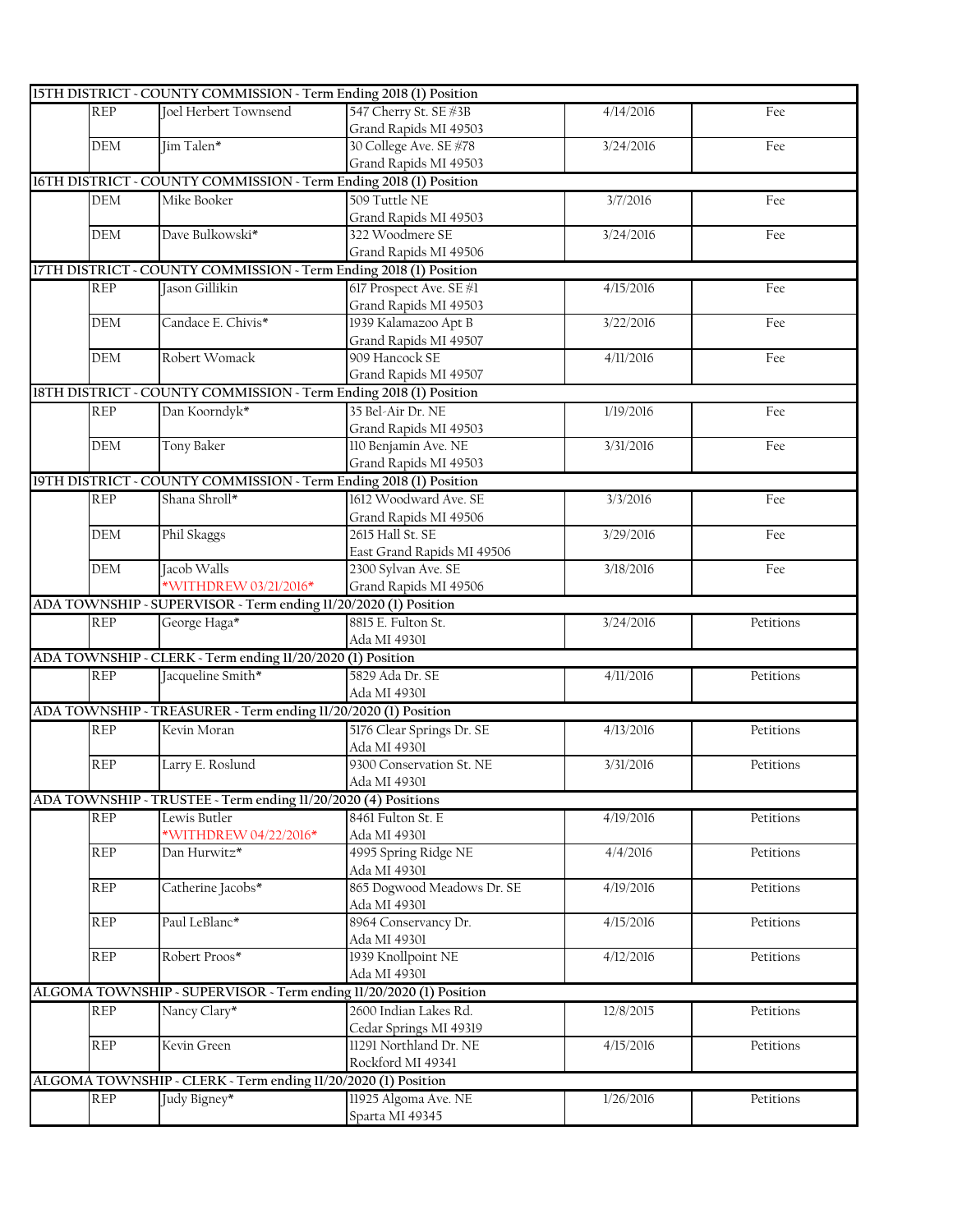|            | ALGOMA TOWNSHIP - TREASURER - Term ending 11/20/2020 (1) Position  |                                                |           |           |
|------------|--------------------------------------------------------------------|------------------------------------------------|-----------|-----------|
| <b>REP</b> | Deborah Ellenwood*                                                 | 3030 14 Mile Rd. NE                            | 1/25/2016 | Petitions |
|            |                                                                    | Sparta MI 49345                                |           |           |
|            | ALGOMA TOWNSHIP - TRUSTEE - Term ending 11/20/2020 (4) Positions   |                                                |           |           |
| <b>REP</b> | Mark Lemoine*                                                      | 4183 Tradewind Dr. NE                          | 2/1/2016  | Petitions |
|            |                                                                    | Rockford MI 49341                              |           |           |
| <b>REP</b> | Gordon L. Pickerd*                                                 | 1691 Fonger St.                                | 1/18/2016 | Petitions |
|            |                                                                    | Sparta MI 49345                                |           |           |
| <b>REP</b> | James Powell*                                                      | 10433 Algoma Ave.                              | 4/15/2016 | Petitions |
|            |                                                                    | Rockford MI 49341                              |           |           |
| <b>REP</b> | Tom Ungrey                                                         | 10047 Grange Ave. NE                           | 2/1/2016  | Petitions |
|            |                                                                    | Rockford MI 49341                              |           |           |
| <b>REP</b> | <b>Bob Wilson</b>                                                  | 3232 Bent Tree Ridge                           | 3/16/2016 | Petitions |
|            |                                                                    | Rockford MI 49341                              |           |           |
|            | ALPINE TOWNSHIP - SUPERVISOR - Term ending 11/20/2020 (1) Position |                                                |           |           |
| <b>REP</b> | <b>Bill Homrich</b>                                                | 2132 5 Mile Rd. NW                             | 3/1/2016  | Petitions |
|            |                                                                    |                                                |           |           |
|            | Greg Madura                                                        | Comstock Park MI 49321<br>4655 Westgate Dr. NW | 3/16/2016 |           |
| <b>REP</b> |                                                                    |                                                |           | Petitions |
|            |                                                                    | Comstock Park MI 49321<br>1508 9 Mile Rd. NW   |           |           |
| <b>REP</b> | Joseph M. Schweitzer                                               |                                                | 3/29/2016 | Petitions |
|            |                                                                    | Sparta MI 49345                                |           |           |
|            | ALPINE TOWNSHIP - CLERK - Term ending 11/20/2020 (1) Position      |                                                |           |           |
| <b>REP</b> | Jean Wahlfield*                                                    | 6665 Wahlfield Ave NW                          | 4/12/2016 | Petitions |
|            |                                                                    | Comstock Park MI 49321                         |           |           |
|            | ALPINE TOWNSHIP - TREASURER - Term ending 11/20/2020 (1) Position  |                                                |           |           |
| REP        | Jim Townsend*                                                      | 5047 Montauk Dr. NW                            | 3/31/2016 | Petitions |
|            |                                                                    | Comstock Park MI 49321                         |           |           |
|            | ALPINE TOWNSHIP - TRUSTEE - Term ending 11/20/2020 (4) Positions   |                                                |           |           |
| <b>REP</b> | Luke Arends                                                        | 7764 Sparta Ave.                               | 4/19/2016 | Petitions |
|            |                                                                    | Sparta MI 49345                                |           |           |
| <b>REP</b> | Ronald Cordes*                                                     | 7305 Baumhoff Ave. NW                          | 4/13/2016 | Petitions |
|            |                                                                    | Grand Rapids MI 49544                          |           |           |
| <b>REP</b> | Anthony J. Lange                                                   | 4956 Brookgate Dr. NW                          | 4/18/2016 | Petitions |
|            |                                                                    | Comstock Park MI 49321                         |           |           |
| <b>REP</b> | James P. May*                                                      | 7737 Fruit Ridge                               | 4/15/2016 | Petitions |
|            |                                                                    | Sparta MI 49345                                |           |           |
| <b>REP</b> | William J. Schweitzer*                                             | 7744 Baumhoff Ave. NW                          | 4/15/2016 | Petitions |
|            |                                                                    | Sparta MI 49345                                |           |           |
| <b>REP</b> | Mike Wahlfield*                                                    | 6665 Wahlfield Ave NW                          | 4/18/2016 | Petitions |
|            |                                                                    | Comstock Park MI 49321                         |           |           |
|            | BOWNE TOWNSHIP - SUPERVISOR - Term ending 11/20/2020 (1) Position  |                                                |           |           |
| <b>REP</b> | Randy A. Wilcox*                                                   | 13089 68th St. SE                              | 4/19/2016 | Petitions |
|            |                                                                    | Alto MI 49302                                  |           |           |
|            | BOWNE TOWNSHIP - CLERK - Term ending 11/20/2020 (1) Position       |                                                |           |           |
| <b>REP</b> | Sandra L. Kowalczyk*                                               | 12366 92nd St. SE                              | 4/19/2016 | Petitions |
|            |                                                                    | Alto MI 49302                                  |           |           |
|            |                                                                    |                                                |           |           |
|            | BOWNE TOWNSHIP - TREASURER - Term ending 11/20/2020 (1) Position   |                                                |           |           |
| <b>REP</b> | Tammi Wingeier*                                                    | 7336 Wingeier Ave.                             | 4/19/2016 | Petitions |
|            |                                                                    | Alto MI 49302                                  |           |           |
|            | BOWNE TOWNSHIP - TRUSTEE - Term ending 11/20/2020 (2) Positions    |                                                |           |           |
| <b>REP</b> | Bob Flynn*                                                         | 9995 76th St.                                  | 4/19/2016 | Petitions |
|            |                                                                    | Alto MI 49302                                  |           |           |
| REP        | David Fuss*                                                        | 13955 68th St.                                 | 4/19/2016 | Petitions |
|            |                                                                    | Alto MI 49302                                  |           |           |
|            | BYRON TOWNSHIP - SUPERVISOR - Term ending 11/20/2020 (1) Position  |                                                |           |           |
| <b>REP</b> | Tom Hooker                                                         | 1739 108th Street                              | 3/22/2016 | Petitions |
|            |                                                                    | Byron Center MI 49315                          |           |           |
| <b>REP</b> | Audrey Nevins Weiss*                                               | 9684 Ivanrest Ave. SW                          | 2/18/2016 | Petitions |
|            |                                                                    | Byron Center MI 49315                          |           |           |
|            |                                                                    |                                                |           |           |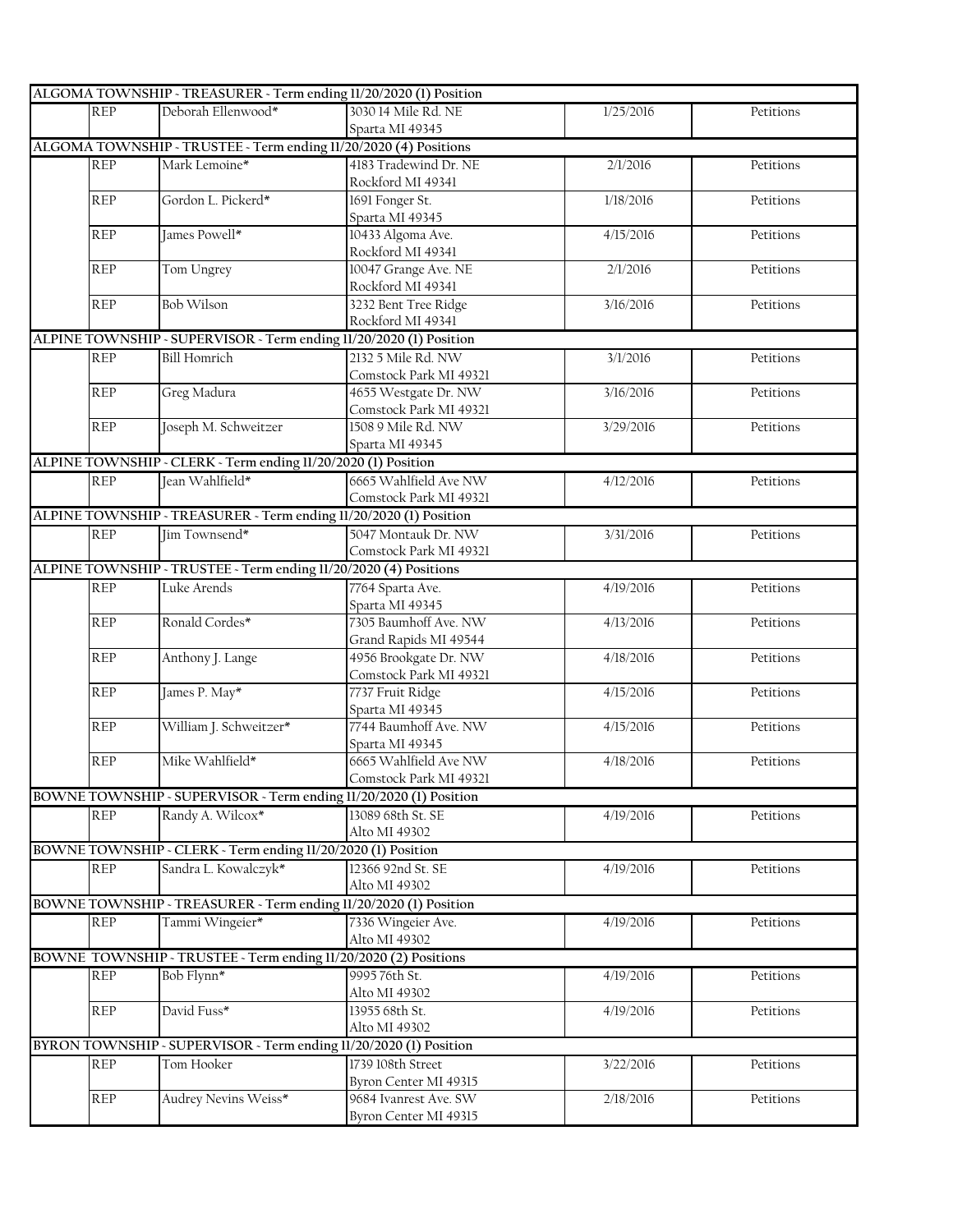|                                                                                              | BYRON TOWNSHIP - CLERK - Term ending 11/20/2020 (1) Position     |                                                                       |           |           |
|----------------------------------------------------------------------------------------------|------------------------------------------------------------------|-----------------------------------------------------------------------|-----------|-----------|
| <b>REP</b>                                                                                   | Joel Hondorp*                                                    | 8221 Freeland Ave. SW                                                 | 1/7/2016  | Petitions |
|                                                                                              |                                                                  | Byron Center MI 49315                                                 |           |           |
|                                                                                              | BYRON TOWNSHIP - TREASURER - Term ending 11/20/2020 (1) Position |                                                                       |           |           |
| <b>REP</b>                                                                                   | Carol J. Houseman*                                               | 2441 92nd St. SW                                                      | 4/5/2016  | Petitions |
|                                                                                              |                                                                  | Byron Center MI 49315                                                 |           |           |
|                                                                                              | BYRON TOWNSHIP - TRUSTEE - Term ending 11/20/2020 (4) Positions  |                                                                       |           |           |
| <b>REP</b>                                                                                   | Carol Antal                                                      | 6734 Pleasant Hill Dr. SW                                             | 3/17/2016 | Petitions |
|                                                                                              |                                                                  | Byron Center MI 49315                                                 |           |           |
| REP                                                                                          | Bill DeBoer*                                                     | 2744 Red Osier Ct. SW                                                 | 4/1/2016  | Petitions |
|                                                                                              |                                                                  | Byron Center MI 49315                                                 |           |           |
| <b>REP</b>                                                                                   | Louise Evans*                                                    | 8735 Kari Lane SW                                                     | 3/28/2016 | Petitions |
|                                                                                              |                                                                  | Byron Center MI 49315                                                 |           |           |
| <b>REP</b>                                                                                   | Drew Jones                                                       | 8475 Homerich Ave.                                                    | 3/24/2016 | Petitions |
|                                                                                              |                                                                  | Byron Center MI 49315                                                 |           |           |
| REP                                                                                          | Jan Koens                                                        | 2309 Aimie Ave SW                                                     | 4/15/2016 | Petitions |
|                                                                                              |                                                                  | Byron Center MI 49315                                                 |           |           |
| <b>REP</b>                                                                                   | Tim Slot*                                                        | 9987 Burlingame SW                                                    | 4/12/2016 | Petitions |
|                                                                                              |                                                                  | Byron Center MI 49315                                                 |           |           |
|                                                                                              |                                                                  | CALEDONIA TOWNSHIP - SUPERVISOR - Term ending 11/20/2020 (1) Position |           |           |
| <b>REP</b>                                                                                   | Walter Bujak                                                     | 6639 Thornapple River Dr.                                             | 4/14/2016 | Petitions |
|                                                                                              |                                                                  | Alto MI 49302                                                         |           |           |
| <b>REP</b>                                                                                   | Bryan Harrison*                                                  | 6976 Thornapple River Dr. SE                                          | 3/2/2016  | Petitions |
|                                                                                              |                                                                  | Caledonia MI 49316                                                    |           |           |
|                                                                                              | CALEDONIA TOWNSHIP - CLERK - Term ending 11/20/2020 (1) Position |                                                                       |           |           |
| <b>REP</b>                                                                                   | Jennifer Venema*                                                 | 6915 Whitneyville Ave. SE                                             | 3/10/2016 | Petitions |
|                                                                                              |                                                                  | Alto MI 49302                                                         |           |           |
|                                                                                              |                                                                  | CALEDONIA TOWNSHIP - TREASURER - Term ending 11/20/2020 (1) Position  |           |           |
| <b>REP</b>                                                                                   | Richard C. Robertson*                                            | 7105 Cherry Valley SE                                                 | 3/22/2016 | Petitions |
|                                                                                              |                                                                  | Caledonia MI 49316                                                    |           |           |
|                                                                                              |                                                                  | CALEDONIA TOWNSHIP - TRUSTEE - Term ending 11/20/2020 (4) Positions   |           |           |
| <b>REP</b>                                                                                   | Tim Bradshaw                                                     | 6015 Montmorency Dr. SE                                               | 4/18/2016 | Petitions |
|                                                                                              |                                                                  | Caledonia MI 49316                                                    |           |           |
| <b>REP</b>                                                                                   | Dale Hermenet*                                                   | 7188 Thornapple River Dr. SE                                          | 4/12/2016 | Petitions |
|                                                                                              |                                                                  | Caledonia MI 49316                                                    |           |           |
| REP                                                                                          | Donald Koopmans*                                                 | 7785 100th St.                                                        | 4/12/2016 | Petitions |
|                                                                                              |                                                                  | Caledonia MI 49316                                                    |           |           |
| <b>REP</b>                                                                                   | Richard Snoeyink*                                                | 10360 Patterson Ave                                                   | 4/7/2016  | Petitions |
|                                                                                              |                                                                  | Caledonia MI 49316                                                    |           |           |
| $\ensuremath{\mathsf{R}}\xspace\ensuremath{\mathsf{E}}\xspace\ensuremath{\mathsf{P}}\xspace$ | Greg Zoller                                                      | 7837 Golf Meadows Dr. SE                                              | 4/18/2016 | Petitions |
|                                                                                              |                                                                  | Caledonia MI 49316                                                    |           |           |
|                                                                                              |                                                                  | CANNON TOWNSHIP - SUPERVISOR - Term ending 11/20/2020 (1) Position    |           |           |
| <b>REP</b>                                                                                   | Steve Grimm*                                                     | 7027 Chanterelle Ct. NE                                               | 2/29/2016 | Petitions |
|                                                                                              |                                                                  | Belmont MI 49306                                                      |           |           |
|                                                                                              | CANNON TOWNSHIP - CLERK - Term ending 11/20/2020 (1) Position    |                                                                       |           |           |
| <b>REP</b>                                                                                   | Deb Diepenhorst                                                  | 6836 Agua Vista Ct. NE                                                | 2/22/2016 | Petitions |
|                                                                                              |                                                                  | Rockford MI 49341                                                     |           |           |
|                                                                                              |                                                                  | CANNON TOWNSHIP - TREASURER - Term ending 11/20/2020 (1) Position     |           |           |
| <b>REP</b>                                                                                   | Kim McKay                                                        | 7260 Loma Linda Ct. NE                                                | 3/28/2016 | Petitions |
|                                                                                              |                                                                  | Rockford MI 49341                                                     |           |           |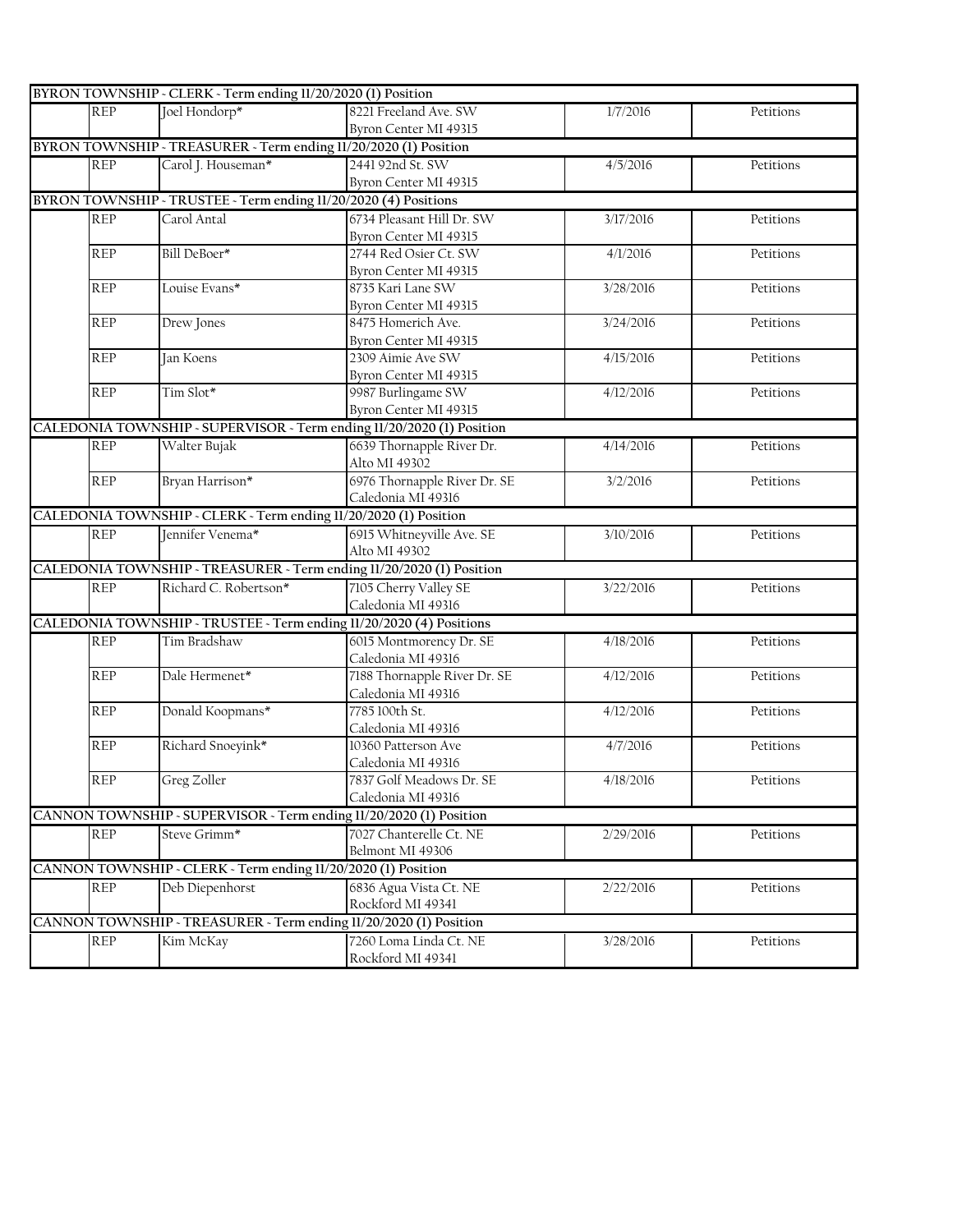|                  | CANNON TOWNSHIP - TRUSTEE - Term ending 11/20/2020 (4) Positions   |                                                                       |           |           |
|------------------|--------------------------------------------------------------------|-----------------------------------------------------------------------|-----------|-----------|
| <b>REP</b>       | James Alles                                                        | 7385 Courtland Dr. NE                                                 | 4/18/2016 | Petitions |
|                  |                                                                    | Rockford MI 49341                                                     |           |           |
| <b>REP</b>       | Henry Betten*                                                      | 6986 Kitson Dr. NE                                                    | 3/9/2016  | Petitions |
|                  |                                                                    | Rockford MI 49341                                                     |           |           |
| <b>REP</b>       | Terry Brod*                                                        | 7677 Greenbrier Dr. NE                                                | 3/15/2016 | Petitions |
|                  |                                                                    | Rockford MI 49341                                                     |           |           |
| <b>REP</b>       | Richard Davies                                                     | 8565 Winter Forest Dr.                                                | 4/12/2016 | Petitions |
|                  |                                                                    | Rockford MI 49341                                                     |           |           |
| <b>REP</b>       | David Spencer                                                      | 5336 Cristo Dr. NE                                                    | 4/19/2016 | Petitions |
|                  |                                                                    | Rockford MI 49341                                                     |           |           |
|                  |                                                                    | CASCADE TOWNSHIP - SUPERVISOR - Term ending 11/20/2020 (1) Position   |           |           |
| <b>REP</b>       | Robert S. Beahan*                                                  | 3148 Thornapple River Dr. SE                                          | 2/5/2016  | Petitions |
|                  |                                                                    | Grand Rapids MI 49546                                                 |           |           |
|                  | CASCADE TOWNSHIP - CLERK - Term ending 11/20/2020 (1) Position     |                                                                       |           |           |
| <b>REP</b>       | Clem Bell*                                                         | 6470 Ridgemont Dr. SE                                                 | 3/15/2016 | Petitions |
|                  |                                                                    | Grand Rapids MI 49546                                                 |           |           |
| <b>REP</b>       | Susan B. Slater                                                    | 7885 30th St. SE                                                      | 4/6/2016  | Petitions |
|                  |                                                                    | Ada MI 49301                                                          |           |           |
|                  | CASCADE TOWNSHIP - TREASURER - Term ending 11/20/2020 (1) Position |                                                                       |           |           |
| <b>REP</b>       | Ken Peirce*                                                        | 1979 Talamore Ct. SE                                                  | 1/20/2016 | Petitions |
|                  |                                                                    | Grand Rapids MI 49546                                                 |           |           |
|                  | CASCADE TOWNSHIP - TRUSTEE - Term ending 11/20/2020 (4) Positions  |                                                                       |           |           |
| <b>REP</b>       | Fred Goldberg*                                                     | 6900 Oakbrook St. SE                                                  | 3/10/2016 | Petitions |
|                  |                                                                    | Grand Rapids MI 49546                                                 |           |           |
| <b>REP</b>       | Jim Koessel*                                                       | 1540 Hillsboro Ave. SE                                                | 3/17/2016 | Petitions |
|                  |                                                                    | Grand Rapids MI 49546                                                 |           |           |
| <b>REP</b>       | Jack Lewis*                                                        | 2078 Stickley Dr. SE                                                  | 3/11/2016 | Petitions |
|                  |                                                                    | Grand Rapids MI 49546                                                 |           |           |
| <b>REP</b>       | Tom McDonald*                                                      | 7287 Denison Dr. SE                                                   | 3/24/2016 | Petitions |
|                  |                                                                    | Grand Rapids MI 49546                                                 |           |           |
| <b>REP</b>       | John M. Shipley                                                    | 7373 Biscayne Way SE                                                  | 4/19/2016 | Petitions |
|                  |                                                                    | Grand Rapids MI 49546                                                 |           |           |
|                  |                                                                    | COURTLAND TOWNSHIP - SUPERVISOR - Term ending 11/20/2020 (1) Position |           |           |
| $\overline{REP}$ | Charles Porter*                                                    | 8715 Whittall St. NE                                                  | 4/12/2016 | Petitions |
|                  |                                                                    | Rockford MI 49341                                                     |           |           |
|                  | COURTLAND TOWNSHIP - CLERK - Term ending 11/20/2020 (1) Position   |                                                                       |           |           |
| <b>REP</b>       | Sandra K. Frandsen                                                 | 10222 Young Ave.                                                      | 4/19/2016 | Petitions |
|                  |                                                                    | Rockford MI 49341                                                     |           |           |
| DEM              | Marilynn Crosby*                                                   | 6343 Longacre NE                                                      | 4/18/2016 | Petitions |
|                  |                                                                    | Rockford MI 49341                                                     |           |           |
|                  |                                                                    | COURTLAND TOWNSHIP - TREASURER - Term ending 11/20/2020 (1) Position  |           |           |
| REP              | Colleen L. Brown*                                                  | 11020 Tefft Ave. NE                                                   | 4/14/2016 | Petitions |
|                  |                                                                    | Rockford MI 49341                                                     |           |           |
|                  |                                                                    | COURTLAND TOWNSHIP - TRUSTEE - Term ending 11/20/2020 (4) Positions   |           |           |
| <b>REP</b>       | MaryAnn Andersen*                                                  | 9488 Myers Lake Ave.                                                  | 4/13/2016 | Petitions |
|                  |                                                                    | Rockford MI 49341                                                     |           |           |
| <b>REP</b>       | Thomas F. Kinney                                                   | 8687 11 Mile NE                                                       | 4/19/2016 | Petitions |
|                  |                                                                    | Rockford MI 49341                                                     |           |           |
| <b>REP</b>       | Mike Krygier*                                                      | 7120 Russet Trail NE                                                  | 4/13/2016 | Petitions |
|                  |                                                                    | Rockford MI 49341                                                     |           |           |
| <b>REP</b>       | Matt McConnon*                                                     | 9157 Peterson St. NE                                                  | 4/12/2016 | Petitions |
|                  |                                                                    | Rockford MI 49341                                                     |           |           |
| <b>REP</b>       | Kimberly Jan McIntyre*                                             | 9571 Courtland Dr.                                                    | 4/14/2016 | Petitions |
|                  |                                                                    | Rockford MI 49341                                                     |           |           |
| <b>REP</b>       | Daniel E. Pilarski                                                 | 9100 13 Mile Rd.                                                      | 4/12/2016 | Petitions |
|                  |                                                                    | Rockford MI 49341                                                     |           |           |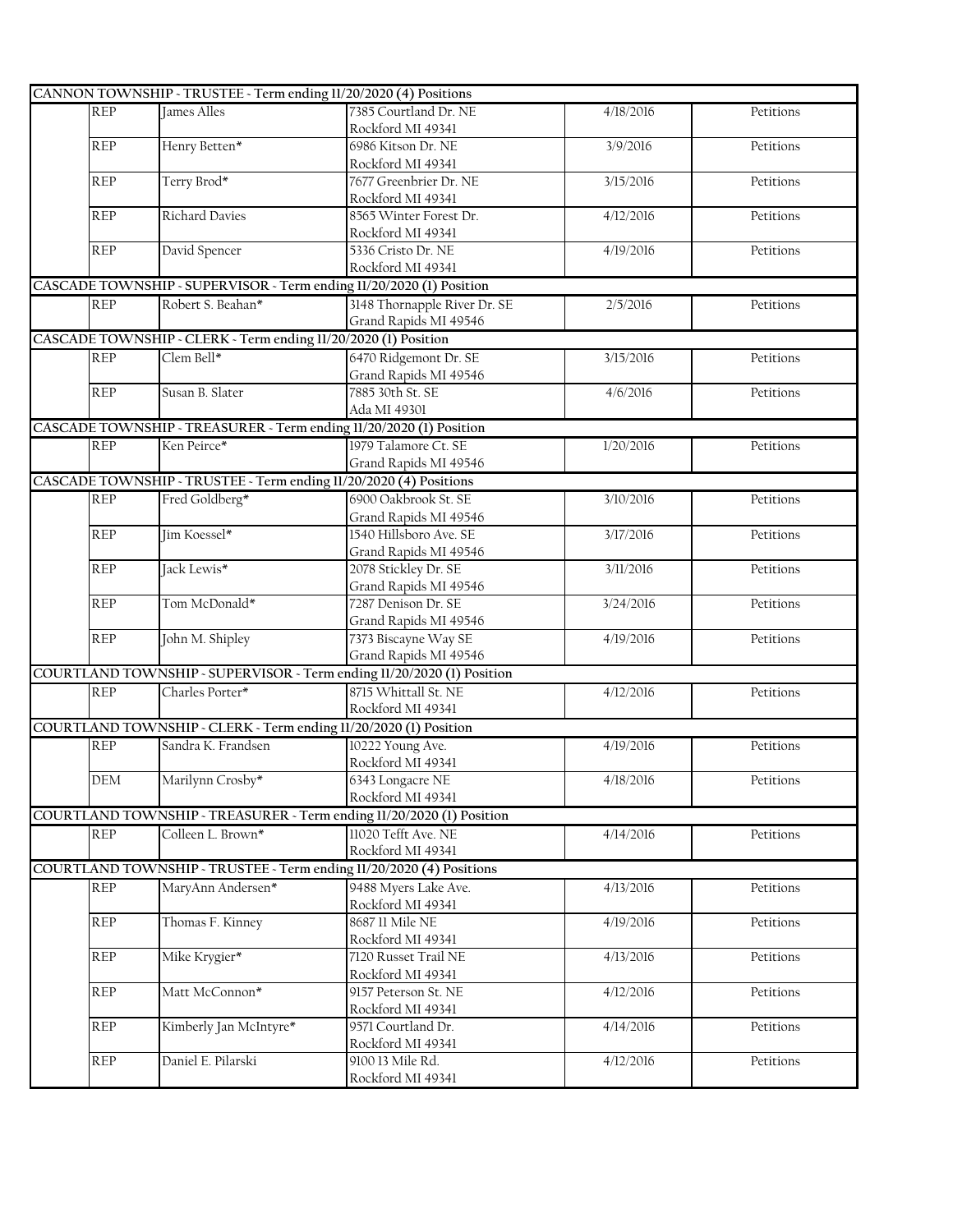|            | GAINES TOWNSHIP - SUPERVISOR - Term ending 11/20/2020 (1) Position  |                                                                          |           |           |
|------------|---------------------------------------------------------------------|--------------------------------------------------------------------------|-----------|-----------|
| <b>REP</b> | Rob De Ward                                                         | 8925 Sorrento Ridge Dr.                                                  | 2/26/2016 | Petitions |
|            |                                                                     | Byron Center MI 49315                                                    |           |           |
|            | GAINES TOWNSHIP - CLERK - Term ending 11/20/2020 (1) Position       |                                                                          |           |           |
| <b>REP</b> | Crystal Osterink*                                                   | 993 76th St. SE                                                          | 3/14/2016 | Petitions |
|            |                                                                     | Byron Center MI 49315                                                    |           |           |
|            | GAINES TOWNSHIP - TREASURER - Term ending 11/20/2020 (1) Position   |                                                                          |           |           |
| <b>REP</b> | Laurie J. Lemke*                                                    | 1442 EdgeKnoll Dr.                                                       | 3/30/2016 | Petitions |
|            |                                                                     | Grand Rapids MI 49508                                                    |           |           |
|            | GAINES TOWNSHIP - TRUSTEE - Term ending 11/20/2020 (4) Positions    |                                                                          |           |           |
| <b>REP</b> | Angela Burnside*                                                    | 9797 Kalamazoo Ave. SE                                                   | 3/16/2016 | Petitions |
|            |                                                                     | Caledonia MI 49316                                                       |           |           |
| <b>REP</b> | Eric J. Fouch*                                                      | 2339 84th Street                                                         | 3/24/2016 | Petitions |
|            |                                                                     | Caledonia MI 49316                                                       |           |           |
| <b>REP</b> | Daniel Lee Fryling*                                                 | 7272 Eastern SE                                                          | 4/11/2016 | Petitions |
|            |                                                                     | Grand Rapids MI 49508                                                    |           |           |
| <b>REP</b> | Tim Haagsma*                                                        | 1021 Harvester Dr. SE                                                    | 3/21/2016 | Petitions |
|            |                                                                     | Grand Rapids MI 49508                                                    |           |           |
| <b>REP</b> | Don R. Hilton Sr.                                                   | 2775 108th St. SE                                                        | 4/11/2016 | Petitions |
|            |                                                                     | Caledonia MI 49316                                                       |           |           |
| <b>REP</b> | Kathy Vander Stel                                                   | 10034 Kalamazoo Ave. SE                                                  | 4/18/2016 | Petitions |
|            |                                                                     | Caledonia MI 49316                                                       |           |           |
|            |                                                                     | GRAND RAPIDS TOWNSHIP - SUPERVISOR - Term ending 11/20/2020 (1) Position |           |           |
| REP        | Michael J. DeVries*                                                 | 3632 Monarch Dr. NE                                                      | 2/3/2016  | Petitions |
|            |                                                                     | Grand Rapids MI 49525                                                    |           |           |
|            | GRAND RAPIDS TOWNSHIP - CLERK - Term ending 11/20/2020 (1) Position |                                                                          |           |           |
| REP        | Edward J. Robinette*                                                | 3554 Bird Ave. NE                                                        | 2/8/2016  | Petitions |
|            |                                                                     | Grand Rapids MI 49525                                                    |           |           |
|            |                                                                     | GRAND RAPIDS TOWNSHIP - TREASURER - Term ending 11/20/2020 (1) Position  |           |           |
| <b>REP</b> | David A. Van Dyke*                                                  | 4460 Bradford Farms Ct. NE                                               | 2/10/2016 | Petitions |
|            |                                                                     | Grand Rapids MI 49525                                                    |           |           |
|            |                                                                     | GRAND RAPIDS TOWNSHIP - TRUSTEE - Term ending 11/20/2020 (4) Positions   |           |           |
| REP        | Lindsey Koorndyk Thiel                                              | 510 Arrowhead SE                                                         | 4/18/2016 | Petitions |
|            |                                                                     | Grand Rapids MI 49546                                                    |           |           |
| <b>REP</b> | David M. Pierangeli*                                                | 2665 Arbor Chase Dr. NE                                                  | 3/3/2016  | Petitions |
|            |                                                                     | Grand Rapids MI 49525                                                    |           |           |
| <b>REP</b> | Lee Van Popering*                                                   | 3278 Wildridge Dr. NE                                                    | 2/3/2016  | Petitions |
|            |                                                                     | Grand Rapids MI 49525                                                    |           |           |
| <b>REP</b> | Beverly S. Wall                                                     | 3207 Shadyside NE                                                        | 3/15/2016 | Petitions |
|            |                                                                     | Grand Rapids MI 49525                                                    |           |           |
| <b>REP</b> | Phil Yeiter                                                         | 3140 Woodsboro Dr. NE                                                    | 3/28/2016 | Petitions |
|            |                                                                     | Grand Rapids MI 49525                                                    |           |           |
|            |                                                                     | GRATTAN TOWNSHIP - SUPERVISOR - Term ending 11/20/2020 (1) Position      |           |           |
| <b>REP</b> | Franklin J. Force*                                                  | 11768 Old Belding Rd.                                                    | 2/24/2016 | Petitions |
|            |                                                                     | Belding MI 48809                                                         |           |           |
|            | GRATTAN TOWNSHIP - CLERK - Term ending 11/20/2020 (1) Position      |                                                                          |           |           |
| REP        | Kessie Brummel*                                                     | 12043 Mac Dr.                                                            | 2/18/2016 | Petitions |
|            |                                                                     | Belding MI 48809                                                         |           |           |
|            |                                                                     | GRATTAN TOWNSHIP - TREASURER - Term ending 11/20/2020 (1) Position       |           |           |
| <b>REP</b> | Sabrina Freeman*                                                    | 5462 Gavin Lake Ave. NE                                                  | 4/11/2016 | Petitions |
|            |                                                                     | Rockford MI 49341                                                        |           |           |
|            | GRATTAN TOWNSHIP - TRUSTEE - Term ending 11/20/2020 (2) Positions   |                                                                          |           |           |
|            |                                                                     |                                                                          |           |           |
| <b>REP</b> | <b>Steve Christians</b>                                             | 6165 Lincoln Lake Rd.                                                    | 3/28/2016 | Petitions |
| REP        | Dennis Heffron*                                                     | Belding MI 48809<br>7724 Ashley Ave.                                     | 3/2/2016  |           |
|            |                                                                     | Belding MI 48809                                                         |           | Petitions |
| REP        | Paul Knoerl*                                                        | 6750 Tiffany Ave.                                                        | 2/22/2016 | Petitions |
|            |                                                                     | Rockford MI 49341                                                        |           |           |
|            |                                                                     |                                                                          |           |           |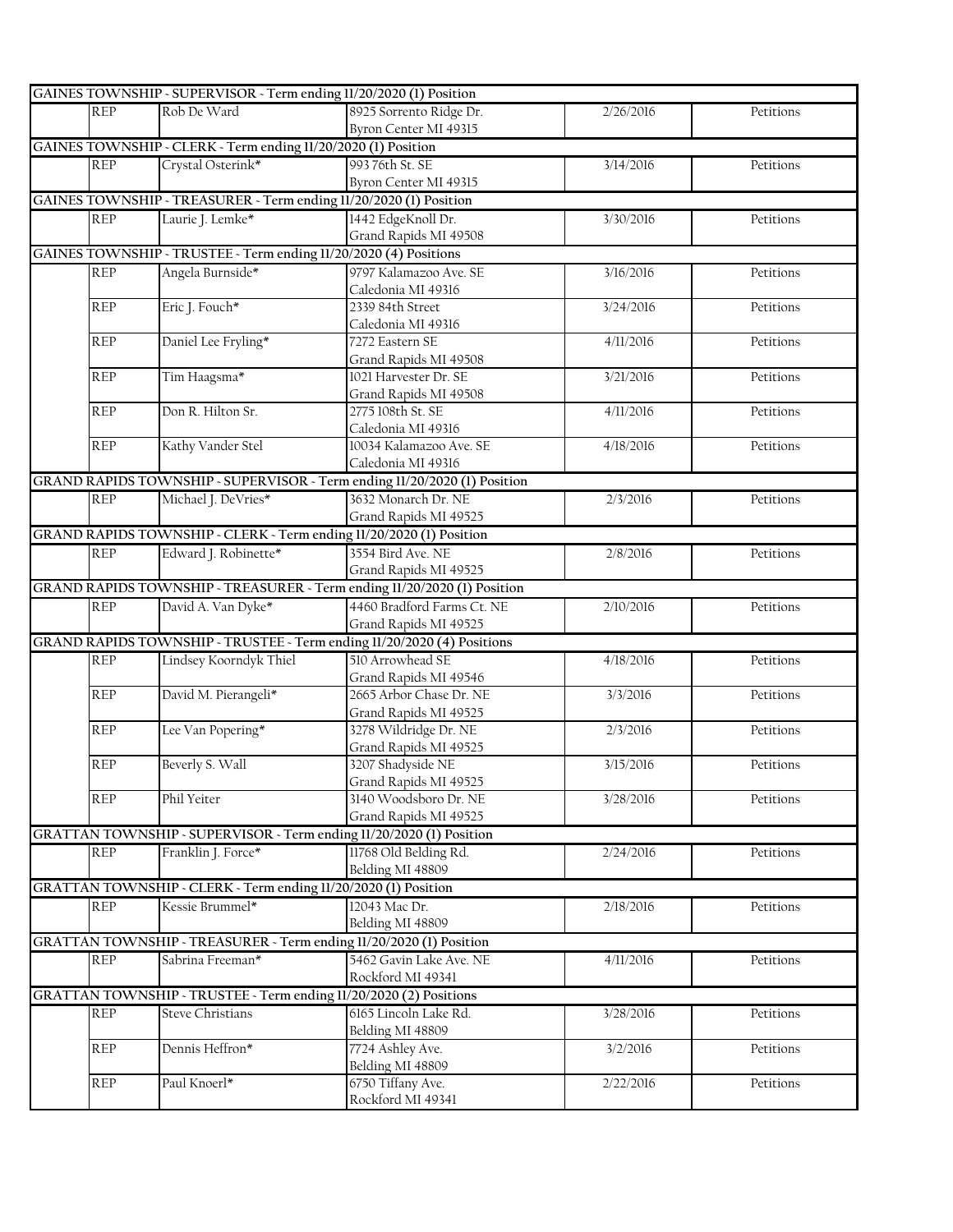|            | LOWELL TOWNSHIP - SUPERVISOR - Term ending 11/20/2020 (1) Position   |                           |           |           |
|------------|----------------------------------------------------------------------|---------------------------|-----------|-----------|
| <b>REP</b> | Jerry Hale*                                                          | 3061 Alden Nash Ave. SE   | 2/22/2016 | Petitions |
|            |                                                                      | Lowell MI 49331           |           |           |
|            | LOWELL TOWNSHIP - CLERK - Term ending 11/20/2020 (1) Position        |                           |           |           |
| <b>REP</b> | Linda S. Regan*                                                      | 12404 36th St. SE         | 2/29/2016 | Petitions |
|            |                                                                      | Lowell MI 49331           |           |           |
|            | LOWELL TOWNSHIP - TREASURER - Term ending 11/20/2020 (1) Position    |                           |           |           |
| <b>REP</b> | Ronda Benedict*                                                      | 3755 Alden Nash Ave. SE   | 2/29/2016 | Petitions |
|            |                                                                      | Lowell MI 49331           |           |           |
|            | LOWELL TOWNSHIP - TRUSTEE - Term ending 11/20/2020 (4) Positions     |                           |           |           |
| <b>REP</b> | Mark Anderson*                                                       | 4350 Maple Run Dr. SE     | 3/31/2016 | Petitions |
|            |                                                                      | Lowell MI 49331           |           |           |
| <b>REP</b> | Carlton Blough*                                                      | 12709 Cascade Rd.         | 4/5/2016  | Petitions |
|            |                                                                      | Lowell MI 49331           |           |           |
| <b>REP</b> | William C. Thompson*                                                 | 10110 Foreman St. SE      | 1/19/2016 | Petitions |
|            |                                                                      | Ada MI 49301              |           |           |
| <b>REP</b> | Steve M. VanderZiel*                                                 | 12166 52nd St.            | 3/21/2016 | Petitions |
|            |                                                                      | Lowell MI 49331           |           |           |
|            | NELSON TOWNSHIP - SUPERVISOR - Term ending 11/20/2020 (1) Position   |                           |           |           |
| <b>REP</b> | Robyn Britton                                                        | 16799 Keller Ave.         | 4/13/2016 | Petitions |
|            |                                                                      | Sand Lake MI 49343        |           |           |
| <b>REP</b> | Tom Noreen*                                                          | 6960 Becker St. NE        | 3/31/2016 | Petitions |
|            |                                                                      | Cedar Springs MI 49319    |           |           |
|            | NELSON TOWNSHIP - CLERK - Term ending 11/20/2020 (1) Position        |                           |           |           |
| <b>REP</b> | Laura Hoffman*                                                       | 13261 Tisdel Ave.         | 2/9/2016  | Petitions |
|            |                                                                      | Cedar Springs MI 49319    |           |           |
| <b>REP</b> | Jami Norton                                                          | 250 E. Lake St.           | 4/19/2016 | Petitions |
|            |                                                                      | Sand Lake MI 49343        |           |           |
|            | NELSON TOWNSHIP - TREASURER - Term ending 11/20/2020 (1) Position    |                           |           |           |
| <b>REP</b> | Katy Austin*                                                         | 13840 Sunset Shores       | 4/11/2016 | Petitions |
|            |                                                                      | Cedar Springs MI 49319    |           |           |
| <b>REP</b> | Leticia Nielsen                                                      | 17321 Ritchie Ave.        | 4/5/2016  | Petitions |
|            |                                                                      | Sand Lake MI 49343        |           |           |
|            | NELSON TOWNSHIP - TRUSTEE - Term ending 11/20/2020 (2) Positions     |                           |           |           |
| <b>REP</b> | Glen Armstrong*                                                      | 6991 Whipple St.          | 3/31/2016 | Petitions |
|            |                                                                      | Cedar Springs MI 49319    |           |           |
| <b>REP</b> | Maureen Mahoney*                                                     | 8645 16 Mile Rd           | 2/16/2016 | Petitions |
|            |                                                                      | Cedar Springs MI 49319    |           |           |
|            | OAKFIELD TOWNSHIP - SUPERVISOR - Term ending 11/20/2020 (1) Position |                           |           |           |
| <b>REP</b> | William G. Dean*                                                     | 11850 Podunk Rd. NE       | 4/5/2016  | Petitions |
|            |                                                                      | Greenville MI 48838       |           |           |
| <b>REP</b> | Paul H. Decess                                                       | 12680 Scenic Ridge Dr. NE | 4/12/2016 | Petitions |
|            |                                                                      | Gowen MI 49326            |           |           |
|            | OAKFIELD TOWNSHIP - CLERK - Term ending 11/20/2020 (1) Position      |                           |           |           |
| REP        | Linda L. VanHouten*                                                  | 11915 Elkins St.          | 4/12/2016 | Petitions |
|            |                                                                      | Greenville MI 48838       |           |           |
|            | OAKFIELD TOWNSHIP - TREASURER - Term ending 11/20/2020 (1) Position  |                           |           |           |
| REP        | Larry D. Parker*                                                     | 13011 14 Mile Rd.         | 3/30/2016 | Petitions |
|            |                                                                      | Greenville MI 48838       |           |           |
|            |                                                                      |                           |           |           |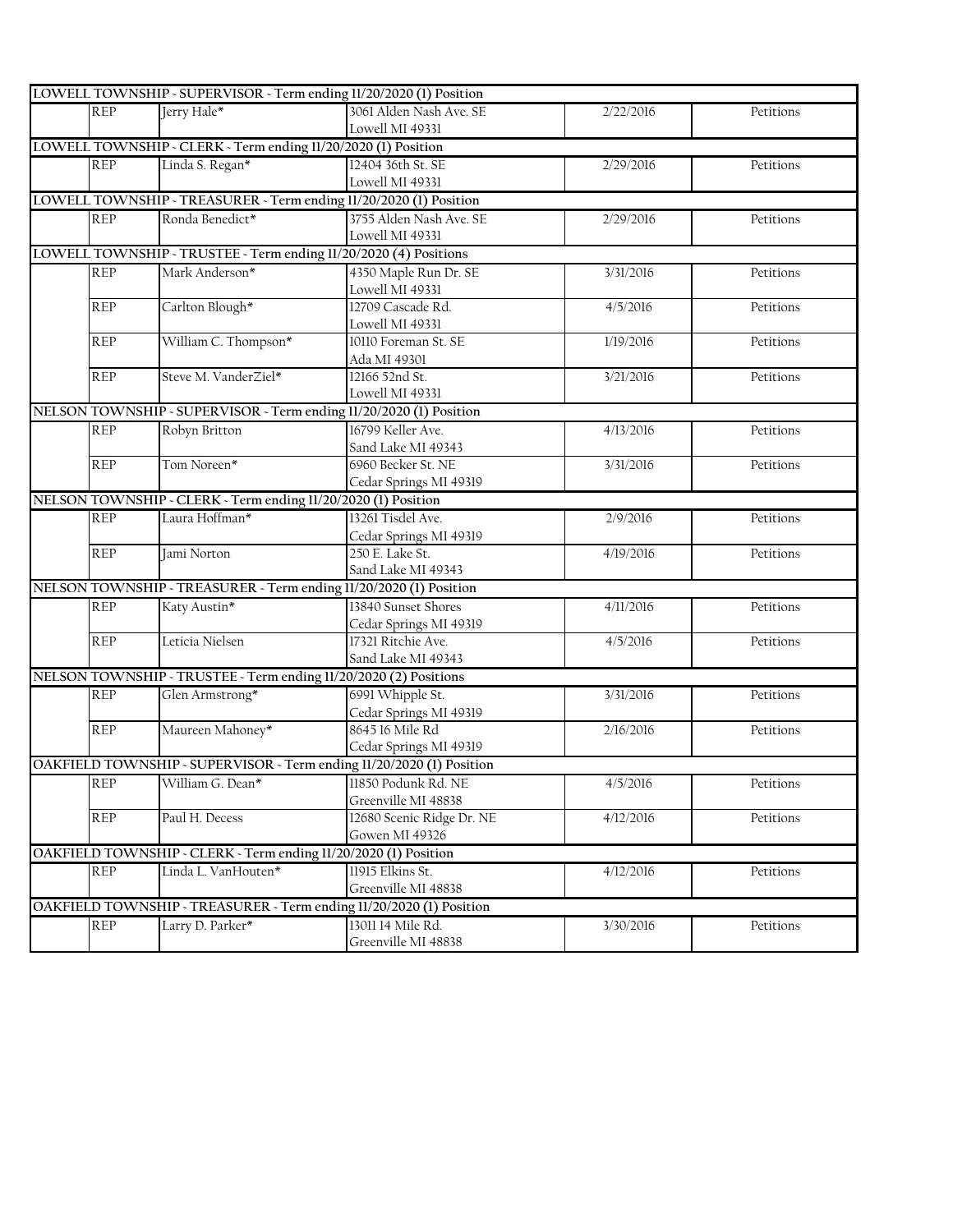|            | OAKFIELD TOWNSHIP - TRUSTEE - Term ending 11/20/2020 (4) Positions   |                                                                        |           |           |
|------------|----------------------------------------------------------------------|------------------------------------------------------------------------|-----------|-----------|
| <b>REP</b> | Ken Craft                                                            | 12939 Lincoln Lake Ave.                                                | 4/18/2016 | Petitions |
|            |                                                                      | Gowen MI 49326                                                         |           |           |
| <b>REP</b> | Donald Roger Mason*                                                  | 13495 12 Mile Rd. NE                                                   | 3/28/2016 | Petitions |
|            |                                                                      | Greenville MI 48838                                                    |           |           |
| <b>REP</b> | Bryan J. Porter*                                                     | 10055 Nugent Ave.                                                      | 4/14/2016 | Petitions |
|            |                                                                      | Rockford MI 49341                                                      |           |           |
| <b>REP</b> | Pamela Riker                                                         | 11717 Lincoln Lake Rd.                                                 | 4/15/2016 | Petitions |
|            |                                                                      | Greenville MI 48838                                                    |           |           |
| <b>REP</b> | Kenneth Rittersdorf*                                                 | 12875 10 Mile Rd.                                                      | 4/12/2016 | Petitions |
|            |                                                                      | Greenville MI 48838                                                    |           |           |
| <b>REP</b> | Chad Sowerby*                                                        | 10352 Wabasis Ave. NE                                                  | 4/18/2016 | Petitions |
|            |                                                                      | Greenville MI 48838                                                    |           |           |
|            |                                                                      | PLAINFIELD TOWNSHIP - SUPERVISOR - Term ending 11/20/2020 (1) Position |           |           |
| <b>REP</b> | Bob Homan                                                            | 5836 Woodbriar Dr. NE                                                  | 3/28/2016 | Petitions |
|            |                                                                      | Belmont MI 49306                                                       |           |           |
|            | PLAINFIELD TOWNSHIP - CLERK - Term ending 11/20/2020 (1) Position    |                                                                        |           |           |
| <b>REP</b> | Ruth Ann Karnes*                                                     | 2677 Sandalwood Ct. NE                                                 | 4/19/2016 | Petitions |
|            |                                                                      | Grand Rapids MI 49525                                                  |           |           |
|            |                                                                      | PLAINFIELD TOWNSHIP - TREASURER - Term ending 11/20/2020 (1) Position  |           |           |
| <b>REP</b> | William Brinkman*                                                    | 3469 Ancliff NE                                                        | 2/25/2016 | Petitions |
|            |                                                                      | Rockford MI 49341                                                      |           |           |
| <b>REP</b> | George K. Meek                                                       | 2810 Wausaukee Dr. NE                                                  | 4/19/2016 | Petitions |
|            |                                                                      | Grand Rapids MI 49525                                                  |           |           |
|            | PLAINFIELD TOWNSHIP - TRUSTEE - Term ending 11/20/2020 (4) Positions |                                                                        |           |           |
| <b>REP</b> | Tom Coleman                                                          | 4211 Coit Ave. NE                                                      | 4/13/2016 | Petitions |
|            |                                                                      | Grand Rapids MI 49525                                                  |           |           |
| <b>REP</b> | <b>Ben Greene</b>                                                    | 4389 Summerlane Ave. NE                                                | 4/15/2016 | Petitions |
|            |                                                                      | Grand Rapids MI 49525                                                  |           |           |
| <b>REP</b> | Jack Hagedorn                                                        | 6232 Meadowlark St. NE                                                 | 4/14/2016 | Petitions |
|            |                                                                      | Rockford MI 49341                                                      |           |           |
| <b>REP</b> | Susan L. Morrow                                                      | 4955 North Valley Dr.                                                  | 4/14/2016 | Petitions |
|            |                                                                      | Grand Rapids MI 49525                                                  |           |           |
| <b>REP</b> | Frank A. Pfaff                                                       | 843 Pendleton Dr.                                                      | 4/19/2016 | Petitions |
|            |                                                                      | Comstock Park MI 49321                                                 |           |           |
| <b>REP</b> | Dale A. Pomeroy*                                                     | 4488 Chandy Dr. NE                                                     | 3/30/2016 | Petitions |
|            |                                                                      | Grand Rapids MI 49525                                                  |           |           |
|            | SOLON TOWNSHIP - SUPERVISOR - Term ending 11/20/2020 (1) Position    |                                                                        |           |           |
| <b>REP</b> | Robert Ellick*                                                       | 15208 Hanna Ave.                                                       | 4/5/2016  | Petitions |
|            |                                                                      | Cedar Springs MI 49319                                                 |           |           |
| <b>REP</b> | Jerrod Roberts                                                       | 17219 McPhail Ave.                                                     | 4/19/2016 | Petitions |
|            |                                                                      | Cedar Springs MI 49319                                                 |           |           |
|            | SOLON TOWNSHIP - CLERK - Term ending 11/20/2020 (1) Position         |                                                                        |           |           |
| <b>REP</b> | Mary Lou Poulsen*                                                    | 15430 Algoma Ave. NE                                                   | 4/6/2016  | Petitions |
|            |                                                                      | Cedar Springs MI 49319                                                 |           |           |
|            | SOLON TOWNSHIP - TREASURER - ending 11/20/2020 (1) Position          |                                                                        |           |           |
| <b>REP</b> | Arthur Gerhardt*                                                     | 14680 Crescent Meadows Dr.                                             | 3/21/2016 | Petitions |
|            |                                                                      | Cedar Springs MI 49319                                                 |           |           |
|            | SOLON TOWNSHIP - TRUSTEE - ending 11/20/2020 (2) Positions           |                                                                        |           |           |
| <b>REP</b> | V. Fred Gunnell*                                                     | 4240 Solon Rd. NE                                                      | 3/16/2016 | Petitions |
|            |                                                                      | Cedar Springs MI 49319                                                 |           |           |
| REP        | Mark S. Hoskins                                                      | 600 19 Mile Rd.                                                        | 3/16/2016 | Petitions |
|            |                                                                      | Cedar Springs MI 49319                                                 |           |           |
| DEM        | Christine M. Witt                                                    | 13630 Krauskopf Rd.                                                    | 4/19/2016 | Petitions |
|            |                                                                      | Sparta MI 49345                                                        |           |           |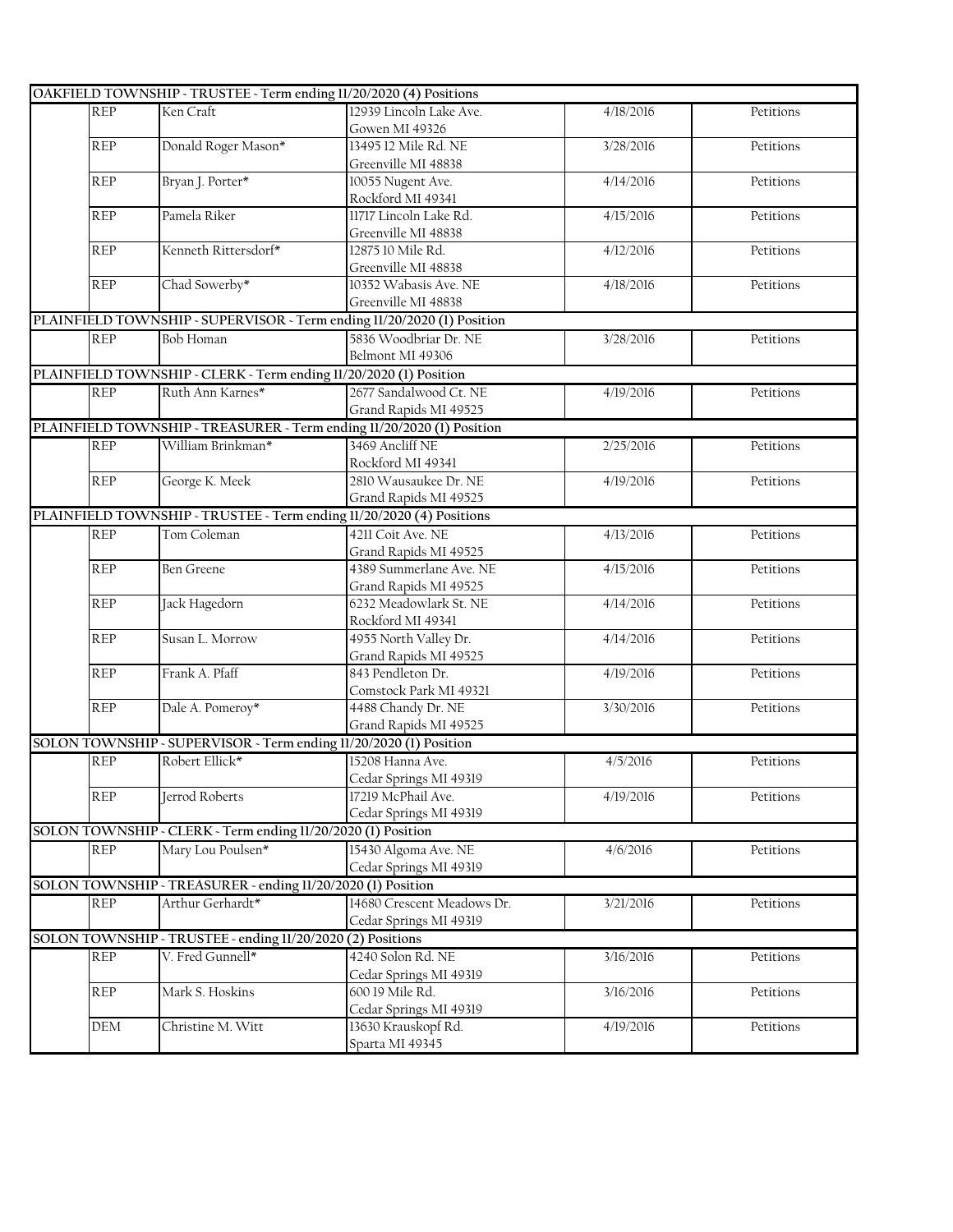|            | SPARTA TOWNSHIP - SUPERVISOR - Term ending 11/20/2020 (1) Position  |                            |           |           |
|------------|---------------------------------------------------------------------|----------------------------|-----------|-----------|
| <b>REP</b> | Dale Bergman*                                                       | 9280 Sparta Ave.           | 3/1/2016  | Petitions |
|            |                                                                     | Sparta MI 49345            |           |           |
| <b>REP</b> | Gidget Groendyk                                                     | 425 East Division Dr.      | 1/28/2016 | Petitions |
|            | Formerly: Scott Wade Langford                                       | Sparta MI 49345            |           |           |
|            | *WITHDREW 04/19/2016*                                               |                            |           |           |
|            | SPARTA TOWNSHIP - CLERK - Term ending 11/20/2020 (1) Position       |                            |           |           |
| <b>REP</b> | Marcy Savage*                                                       | 999 N. Sunset Pines        | 3/15/2016 | Petitions |
|            |                                                                     | Sparta MI 49345            |           |           |
|            | SPARTA TOWNSHIP - TREASURER - Term ending 11/20/2020 (1) Position   |                            |           |           |
| <b>REP</b> | Rachel Shangle*                                                     | 65 State St. S             | 3/15/2016 | Petitions |
|            |                                                                     | Sparta MI 49345            |           |           |
|            |                                                                     |                            |           |           |
|            | SPARTA TOWNSHIP - TRUSTEE - ending 11/20/2020 (4) Positions         |                            |           |           |
| <b>REP</b> | Jason Bradford                                                      | 11910 Sparta Ave           | 4/19/2016 | Petitions |
|            |                                                                     | Sparta MI 49345            |           |           |
| <b>REP</b> | William Goodfellow*                                                 | 2267 12 Mile Rd.           | 3/2/2016  | Petitions |
|            |                                                                     | Sparta MI 49345            |           |           |
| <b>REP</b> | Gidget Groendyk                                                     | 1980 Skyview Dr.           | 4/19/2016 | Petitions |
|            | Formerly: Scott Wade Langford                                       | Sparta MI 49345            |           |           |
| <b>REP</b> | Robert Maier*                                                       | 11674 Hickory Stick Ct.    | 4/18/2016 | Petitions |
|            |                                                                     | Sparta MI 49345            |           |           |
| <b>REP</b> | Chad D. Momber                                                      | 2124 12 Mile Rd. NW        | 4/19/2016 | Petitions |
|            |                                                                     | Sparta MI 49345            |           |           |
| <b>REP</b> | Rob Steffens*                                                       | 4344 13 Mile Rd. NW        | 3/9/2016  | Petitions |
|            |                                                                     | Sparta MI 49345            |           |           |
|            | SPENCER TOWNSHIP - SUPERVISOR - Term ending 11/20/2020 (1) Position |                            |           |           |
| <b>REP</b> | Jeff Knapp*                                                         | 10350 Rentsman NE          | 4/12/2016 | Petitions |
|            |                                                                     | Cedar Springs MI 49319     |           |           |
|            | SPENCER TOWNSHIP - CLERK - Term ending 11/20/2020 (1) Position      |                            |           |           |
| <b>REP</b> | Denise M. Biegalle*                                                 | 13364 Windy Craig Dr. NE   | 3/17/2016 | Petitions |
|            |                                                                     | Gowen MI 49326             |           |           |
| <b>REP</b> | Lisa K. Wright                                                      | 14420 Wabasis Ave.         | 4/12/2016 | Petitions |
|            |                                                                     |                            |           |           |
|            |                                                                     | Cedar Springs MI 49319     |           |           |
|            | SPENCER TOWNSHIP - TREASURER - Term ending 11/20/2020 (1) Position  |                            |           |           |
| <b>REP</b> | Scott Baas                                                          | 13033 19 Mile Rd. Lot 123M | 4/19/2016 | Petitions |
|            |                                                                     | Gowen MI 49326             |           |           |
| DEM        | Judy K. Geglio*                                                     | 10647 19 Mile Rd.          | 2/16/2016 | Petitions |
|            |                                                                     | Cedar Springs MI 49319     |           |           |
|            | SPENCER TOWNSHIP - TRUSTEE - Term ending 11/20/2020 (2) Positions   |                            |           |           |
| <b>REP</b> | Scott L. Baas                                                       | 13033 19 Mile Rd. Lot 123M | 2/16/2016 | Petitions |
|            | *WITHDREW 04/19/2016*                                               | Gowen MI 49326             |           |           |
| <b>REP</b> | Clint Chilcote                                                      | 16950 Harvard Ave.         | 4/14/2016 | Petitions |
|            |                                                                     | Sand Lake MI 49343         |           |           |
| <b>REP</b> | Christopher Lange                                                   | 15701 Minerva Dr.          | 4/19/2016 | Petitions |
|            |                                                                     | Gowen MI 49326             |           |           |
| <b>REP</b> | John H. Tow II*                                                     | 14869 Meddler Ave          | 2/16/2016 | Petitions |
|            |                                                                     | Gowen MI 49326             |           |           |
| <b>REP</b> | John E. Wood Jr.                                                    | 14449 Wabasis Ave. NE      | 4/5/2016  | Petitions |
|            |                                                                     | Cedar Springs MI 49319     |           |           |
| <b>REP</b> | Frederick Zomerhuis                                                 | 15041 Gary Lee Ave.        | 4/12/2016 | Petitions |
|            |                                                                     | Gowen MI 49326             |           |           |
| DEM        | Eldon R. Lutz                                                       | 11400 17 Mile Rd.          | 4/19/2016 | Petitions |
|            |                                                                     | Cedar Springs MI 49319     |           |           |
|            | TYRONE TOWNSHIP - SUPERVISOR - Term ending 11/20/2020 (1) Position  |                            |           |           |
| <b>REP</b> | Dennis L. Kaminski*                                                 | 2075 19 Mile Rd.           | 4/18/2016 | Petitions |
|            |                                                                     |                            |           |           |
|            |                                                                     | Kent City MI 49330         |           |           |
| <b>REP</b> | Robert Sarachman                                                    | 3869 21 Mile Rd.           | 4/18/2016 | Petitions |
|            |                                                                     | Kent City MI 49330         |           |           |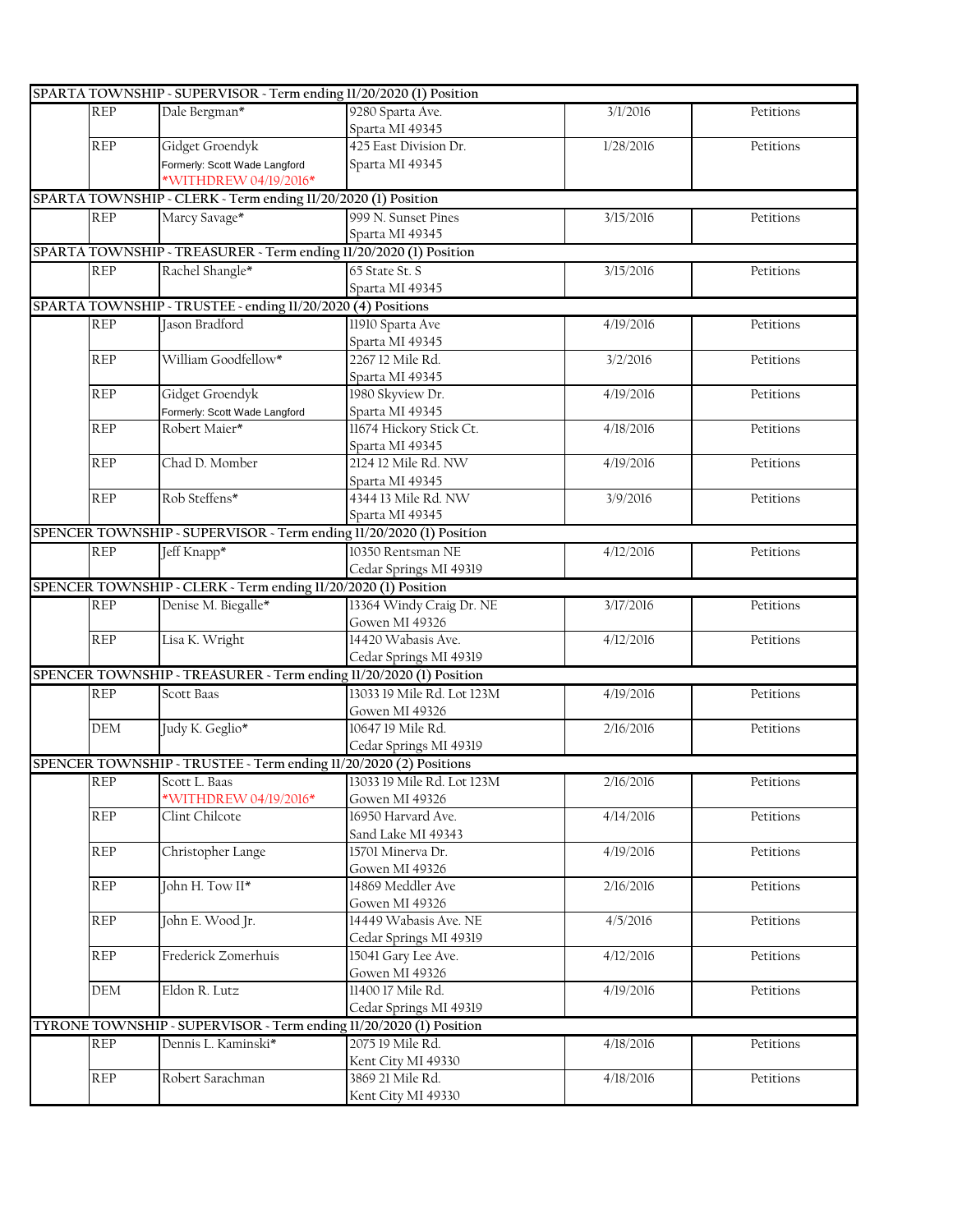| Shelley A. Worley*<br>76 W. Muskegon St.<br><b>REP</b><br>4/19/2016<br>Petitions<br>Kent City MI 49330<br>TYRONE TOWNSHIP - TREASURER - Term ending 11/20/2020 (1) Position<br>Juli-Anne Hall*<br>15439 Coalter Ave. NW<br><b>REP</b><br>4/14/2016<br>Petitions<br>Kent City MI 49330<br>TYRONE TOWNSHIP - TRUSTEE - Term ending 11/20/2020 (2) Positions<br>Dave Ignasiak*<br>17595 Callen Ave.<br><b>REP</b><br>4/18/2016<br>Petitions<br>Kent City MI 49330<br>Sharon M. Olson<br>2752 18 Mile<br><b>REP</b><br>4/19/2016<br>Petitions<br>Kent City MI 49330<br>VERGENNES TOWNSHIP - SUPERVISOR - Term ending 11/20/2020 (1) Position<br>13005 3 Mile Rd.<br><b>REP</b><br>Tim Wittenbach*<br>4/13/2016<br>Petitions |
|-------------------------------------------------------------------------------------------------------------------------------------------------------------------------------------------------------------------------------------------------------------------------------------------------------------------------------------------------------------------------------------------------------------------------------------------------------------------------------------------------------------------------------------------------------------------------------------------------------------------------------------------------------------------------------------------------------------------------|
|                                                                                                                                                                                                                                                                                                                                                                                                                                                                                                                                                                                                                                                                                                                         |
|                                                                                                                                                                                                                                                                                                                                                                                                                                                                                                                                                                                                                                                                                                                         |
|                                                                                                                                                                                                                                                                                                                                                                                                                                                                                                                                                                                                                                                                                                                         |
|                                                                                                                                                                                                                                                                                                                                                                                                                                                                                                                                                                                                                                                                                                                         |
|                                                                                                                                                                                                                                                                                                                                                                                                                                                                                                                                                                                                                                                                                                                         |
|                                                                                                                                                                                                                                                                                                                                                                                                                                                                                                                                                                                                                                                                                                                         |
|                                                                                                                                                                                                                                                                                                                                                                                                                                                                                                                                                                                                                                                                                                                         |
|                                                                                                                                                                                                                                                                                                                                                                                                                                                                                                                                                                                                                                                                                                                         |
|                                                                                                                                                                                                                                                                                                                                                                                                                                                                                                                                                                                                                                                                                                                         |
|                                                                                                                                                                                                                                                                                                                                                                                                                                                                                                                                                                                                                                                                                                                         |
|                                                                                                                                                                                                                                                                                                                                                                                                                                                                                                                                                                                                                                                                                                                         |
|                                                                                                                                                                                                                                                                                                                                                                                                                                                                                                                                                                                                                                                                                                                         |
| Lowell MI 49331                                                                                                                                                                                                                                                                                                                                                                                                                                                                                                                                                                                                                                                                                                         |
| VERGENNES TOWNSHIP - CLERK - Term ending 11/20/2020 (1) Position                                                                                                                                                                                                                                                                                                                                                                                                                                                                                                                                                                                                                                                        |
| Mari Stone*<br>14024 Thompson<br><b>REP</b><br>4/13/2016<br>Petitions                                                                                                                                                                                                                                                                                                                                                                                                                                                                                                                                                                                                                                                   |
| Lowell MI 49331                                                                                                                                                                                                                                                                                                                                                                                                                                                                                                                                                                                                                                                                                                         |
| VERGENNES TOWNSHIP - TREASURER - Term ending 11/20/2020 (1) Position                                                                                                                                                                                                                                                                                                                                                                                                                                                                                                                                                                                                                                                    |
| Jean Hoffman*<br>345 Cumberland Ave. SE<br><b>REP</b><br>2/8/2016<br>Petitions                                                                                                                                                                                                                                                                                                                                                                                                                                                                                                                                                                                                                                          |
| Lowell MI 49331                                                                                                                                                                                                                                                                                                                                                                                                                                                                                                                                                                                                                                                                                                         |
| VERGENNES TOWNSHIP - TRUSTEE-Term ending 11/20/2020 (2) Positions                                                                                                                                                                                                                                                                                                                                                                                                                                                                                                                                                                                                                                                       |
| <b>REP</b><br>Richard Gillett*<br>3100 Boynton Ave. NE<br>3/23/2016<br>Petitions                                                                                                                                                                                                                                                                                                                                                                                                                                                                                                                                                                                                                                        |
| Ada MI 49301                                                                                                                                                                                                                                                                                                                                                                                                                                                                                                                                                                                                                                                                                                            |
| 3339 Ashley Ave.<br>Duane Rasch*<br><b>REP</b><br>3/21/2016<br>Petitions                                                                                                                                                                                                                                                                                                                                                                                                                                                                                                                                                                                                                                                |
| Lowell MI 49331                                                                                                                                                                                                                                                                                                                                                                                                                                                                                                                                                                                                                                                                                                         |
| 17TH CIRCUIT JUDGE OF THE CIRCUIT COURT - Non-Incumbent position - 6 year term (1) Position                                                                                                                                                                                                                                                                                                                                                                                                                                                                                                                                                                                                                             |
| 411 Morris Ave. SE<br>Curt Benson<br>4/19/2016<br>Petitions                                                                                                                                                                                                                                                                                                                                                                                                                                                                                                                                                                                                                                                             |
| Grand Rapids MI 49503                                                                                                                                                                                                                                                                                                                                                                                                                                                                                                                                                                                                                                                                                                   |
| Thomas P. Murray Jr.<br>7630 Buttrick Park Pl.<br>4/14/2016<br>Petitions                                                                                                                                                                                                                                                                                                                                                                                                                                                                                                                                                                                                                                                |
| Ada MI 49301                                                                                                                                                                                                                                                                                                                                                                                                                                                                                                                                                                                                                                                                                                            |
| 2153 Wealthy St. SE Box No 301<br>Joe Rossi<br>4/19/2016<br>Petitions                                                                                                                                                                                                                                                                                                                                                                                                                                                                                                                                                                                                                                                   |
| East Grand Rapids MI 49506                                                                                                                                                                                                                                                                                                                                                                                                                                                                                                                                                                                                                                                                                              |
| WYOMING CITY - COUNCIL MEMBER 2ND WARD-Term ending 2020 (1) Position                                                                                                                                                                                                                                                                                                                                                                                                                                                                                                                                                                                                                                                    |
| 2719 Central Ave SW<br>Jeremy Bakken<br>NON<br>3/24/2016<br>Petitions                                                                                                                                                                                                                                                                                                                                                                                                                                                                                                                                                                                                                                                   |
| Wyoming MI 49519                                                                                                                                                                                                                                                                                                                                                                                                                                                                                                                                                                                                                                                                                                        |
| Richard Kent Pastoor*<br>2215 Banner Dr. SW<br><b>NON</b><br>4/5/2016<br>Petitions                                                                                                                                                                                                                                                                                                                                                                                                                                                                                                                                                                                                                                      |
| Wyoming MI 49509                                                                                                                                                                                                                                                                                                                                                                                                                                                                                                                                                                                                                                                                                                        |
| <b>NON</b><br>Marissa K. Postler<br>937 35th St. SW<br>4/19/2016<br>Petitions                                                                                                                                                                                                                                                                                                                                                                                                                                                                                                                                                                                                                                           |
| Wyoming MI 49509                                                                                                                                                                                                                                                                                                                                                                                                                                                                                                                                                                                                                                                                                                        |
| WYOMING CITY - COUNCIL MEMBER 3RD WARD-Term ending 2020 (1) Position                                                                                                                                                                                                                                                                                                                                                                                                                                                                                                                                                                                                                                                    |
| Tamara L. Lopez<br>5120 Amanda Dr. SW<br><b>NON</b><br>4/4/2016<br>Petitions                                                                                                                                                                                                                                                                                                                                                                                                                                                                                                                                                                                                                                            |
| Wyoming MI 49418                                                                                                                                                                                                                                                                                                                                                                                                                                                                                                                                                                                                                                                                                                        |
| Robert D. Postema<br>2325 Palm Dale Dr. SW<br><b>NON</b><br>2/8/2016<br>Petitions                                                                                                                                                                                                                                                                                                                                                                                                                                                                                                                                                                                                                                       |
| Wyoming MI 49519                                                                                                                                                                                                                                                                                                                                                                                                                                                                                                                                                                                                                                                                                                        |
| <b>NON</b><br><b>Rusty Richter</b><br>5665 Ivanrest Ave. SW<br>4/13/2016<br>Petitions                                                                                                                                                                                                                                                                                                                                                                                                                                                                                                                                                                                                                                   |
| Wyoming MI 49418                                                                                                                                                                                                                                                                                                                                                                                                                                                                                                                                                                                                                                                                                                        |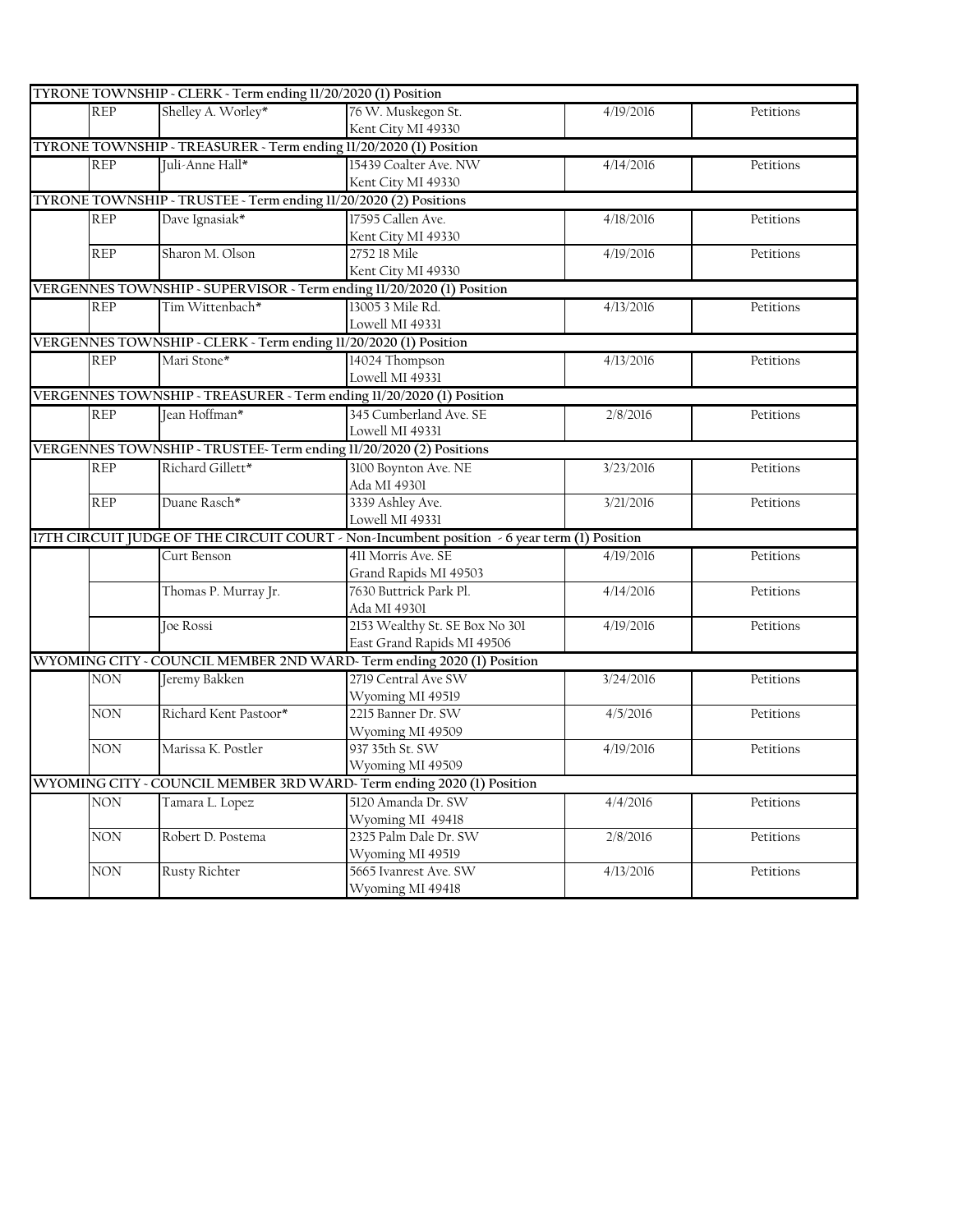#### ADA TOWNSHIP PROPOSAL I

PARKS, RECREATION, AND LAND PRESERVATION MILLAGE

This proposal is for a renewal and combination of two millages expiring in 2016 (rolled back under the Headlee Amendment): the 0.25 mills parks and recreation millage and the 0.40 mills parks and land preservation millage.

May Ada Township levy up to 0.65 mills (\$0.65 per \$1,000 of taxable value) to provide funds for purposes of parks, recreation, and land preservation for a period of ten (10) years beginning in the year 2017 and continuing through the year 2026? These purposes include constructing, equipping, operating, acquiring and maintaining land, buildings and improvements for parks, preserves and

recreational facilities; and financing for any of these purposes.

The Township estimates that this levy would raise \$612,277 in its first year.

PROPOSAL II

POLICE AND FIRE PROTECTION MILLAGE PROPOSAL

This proposal is for a renewal and increase of a millage expiring in 2016.

May Ada Township levy up to 0.95 mills (\$0.95 per \$1,000 of taxable value) to provide funds for police protection within the Township and for maintenance, equipment, and operation of the Township's Fire Department? This levy would be for five (5) years beginning in 2017 and continuing through 2021. The Township estimates that this levy would raise \$895,061 in its first year.

CANNON TOWNSHIP

PROPOSAL 1

FIRE PROTECTION MILLAGE PROPOSAL

Shall the limitation on general ad valorem taxes within Cannon Township imposed under Article IX, Section 6 of the Michigan Constitution be increased for Cannon Township by 1.0 mill (\$1.00 per \$1,000 of taxable value) for a period of ten (10) years, beginning in the year 2016 and continuing through the year 2025, both inclusive, to provide funds for the operation and maintenance of the Cannon Township Fire Department, the purchase of firefighting and emergency vehicles, apparatus and equipment, the purchase, construction, improvement, maintenance and site development of real estate and/or buildings to house the Cannon Township Fire Department and the related equipment, vehicles and apparatus and any related financing for these purposes, and shall the Township of Cannon levy such increase in millage for said purposes?

This proposed millage is new additional millage for fire protection in the amount of 1.0 mill. However, if adopted, the millage will replace the current authorized fire protection millage of 0.9239 mill which expired with the 2015 tax levy. It is estimated that a levy of 1.0 mill will provide revenue of \$620,127 in the first calendar year. The revenue from this new millage will be disbursed to the Township of Cannon.

GRAND RAPIDS TOWNSHIP

RENEWAL OF PREVIOUSLY-APPROVED MILLAGE

0.9613 MILL FOR PUBLIC SAFETY PURPOSES

Shall the previously-approved increase in the Charter Township of Grand Rapids tax rate limitation, currently 0.9613 mill (\$0.9613 per \$1,000 of taxable value), be renewed and levied in the years 2016-2023, both inclusive, subject to reduction as provided by law, to continue to provide funds for public safety purposes within the Township?

It is estimated that a levy of 0.9613 mill would provide revenue of \$896,220.75 in the first calendar year. The revenue from this renewed millage levy will be disbursed to the Charter Township of Grand Rapids.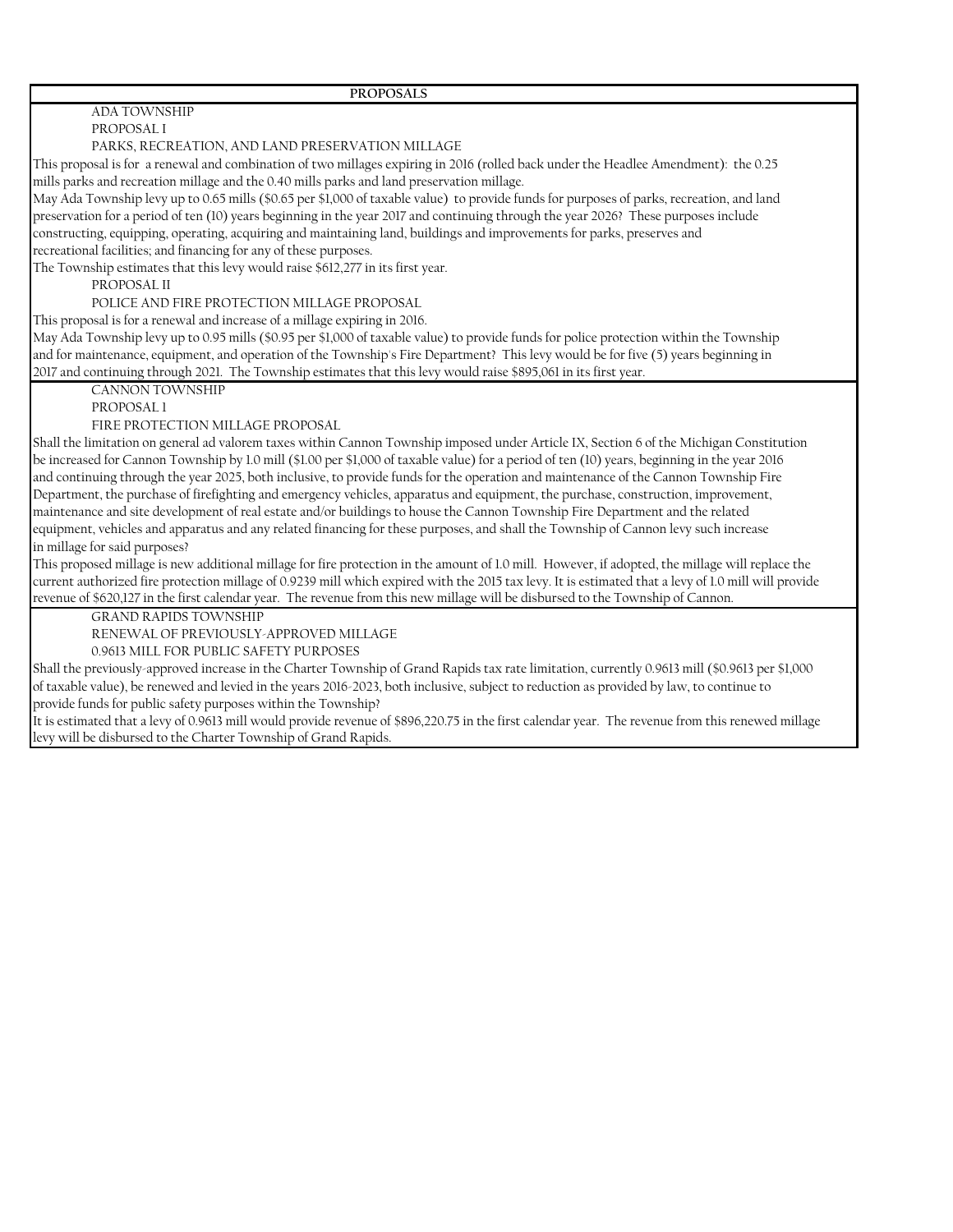## OAKFIELD TOWNSHIP

#### FIRE PROTECTION MILLAGE PROPOSAL

Shall the limitation on general ad valorem taxes within Oakfield Township imposed under Article IX, Section 6 of the Michigan Constitution be increased for Oakfield Township by 0.5 mill (\$0.50 per \$1,000 of taxable value) for a period of eight (8) years, from 2016 through 2023, both inclusive, to provide funds for the operation and maintenance of the Oakfield Township Fire Department, the payment of compensation to personnel, and the purchase of firefighting and emergency vehicles, apparatus, equipment, and supplies, and shall the Township of Oakfield levy such increase in millage for said purposes?

It is estimated that a levy of 0.5 mill will provide revenue of \$97,248 in the first calendar year. The revenue from this new millage will be disbursed to the Township of Oakfield.

PLAINFIELD TOWNSHIP

NON-MOTORIZED PUBLIC TRAILS AND PUBLIC RECREATION AREAS

MILLAGE PROPOSAL -0.5 MILL FOR 10 YEARS

Shall the authorized charter millage for Plainfield Charter Township established at 5 mills (\$5.00 per \$1,000 of taxable value) and reduced to 4.1421 mills (\$4.1421 per \$1,000 of taxable value) by the required millage rollbacks, be increased by 0.5 mill (\$0.50 per \$1,000 of taxable value) annually for ten (10) years, 2016 through 2025, inclusive, and levied to provide funds for the acquisition, construction, improvement, operation and maintenance of non-motorized public trails and public recreation areas in the Township in accordance with the Plainfield Charter Township Parks & Recreation Master Plan?

The following is for informational purposes:

It is estimated that this new additional millage will provide revenues of \$584,000 in the first year of the levy. To the extent required by law, a portion of the millage revenues (approximately 1.8% (\$10,308) in the first year of the levy) will be captured within the districts of and disbursed to the Downtown Development Authority and the Corridor Improvement Authority of Plainfield Charter Township and a portion of the millage revenues (approximately 0.007% (\$40) in the first year of the levy) will be disbursed to the Kent County Land Bank Fast Track Authority.

SPARTA TOWNSHIP LIBRARY

MILLAGE RENEWAL PROPOSAL

Shall the previously voted increase in the total tax rate limitation imposed under Article IX, Sec. 6 of the Michigan Constitution on general ad valorem taxes within Sparta Township of 0.25 mills (\$0.25 per \$1,000 of taxable value), as reduced to 0.2498 mills (\$0.2498 per \$1,000 of taxable value) by the required millage rollbacks, be renewed at 0.2498 mills (\$0.2498 per \$1,000 of taxable value) annually for ten (10) years, 2016 through 2025, inclusive, to provide funds for all Township Library purposes authorized by law, and shall Sparta Township be authorized to levy such millage on taxable property within the Township for said purposes?

The following is for informational purposes:

If approved and levied, this millage will raise an estimated \$63,200 in the first year of the levy (2016). The revenues from this millage will be disbursed to the Sparta Township Library as required by law. To the extent required by law, a portion of the revenues from this millage (approximately 4.2% in the first year of the levy) will be captured within the district of and disbursed to the Village of Sparta Downtown Development Authority and a portion of the revenues from this millage (approximately 0.1% in the first year of the levy) will be disbursed to the Kent County Land Bank Fast Track Authority.

SPENCER TOWNSHIP

MILLAGE RENEWAL PROPOSITION

1.00 MILL FOR FIRE PROTECTION PURPOSES

Shall the previously voted increase in the Township of Spencer tax rate limitation, currently 1.00 mill (\$1.00 per \$1,000 of taxable value), be renewed and levied in the years 2017-2020, both inclusive, subject to reduction as provided by law, on taxable property in the Township? The purpose of this levy is to provide fire protection within the Township, including the operation, maintenance and equipping of the Township Fire Department, and the acquisition and maintenance of fire and rescue vehicles, apparatus, equipment, buildings and other improvements for fire protection purposes. It is estimated that a levy of 1.00 mills would provide revenue of \$121,672 in the first calendar year. The revenue from this millage levy will be disbursed to the Township of Spencer.

SPENCER TOWNSHIP MILLAGE PROPOSITION NEW ADDITIONAL MILLAGE 0.2500 MILL FOR FIRE EQUIPMENT AND APPARATUS

Shall the limitation on general ad valorem taxes imposed under Article IX, Section 6 of the Michigan Constitution against all taxable property withtin the Township of Spencer be increased by an additional 0.2500 mill (\$0.2500 per \$1,000 of taxable value) for a period of five years, beginning in the year 2016 and continuing through the year 2020, both inclusive, subject to reduction as provided by law? The purpose of the new additional millage is to provide funds for the acquisition, operation and maintenance of fire equipment and apparatus including, but not limited to, fire and rescue vehicles. It is estimated that a levy of the additional 0.2500 mill would provide revenue of \$30,418 in the first calendar year. The revenue from this millage levy will be disbursed to the Township of Spencer.